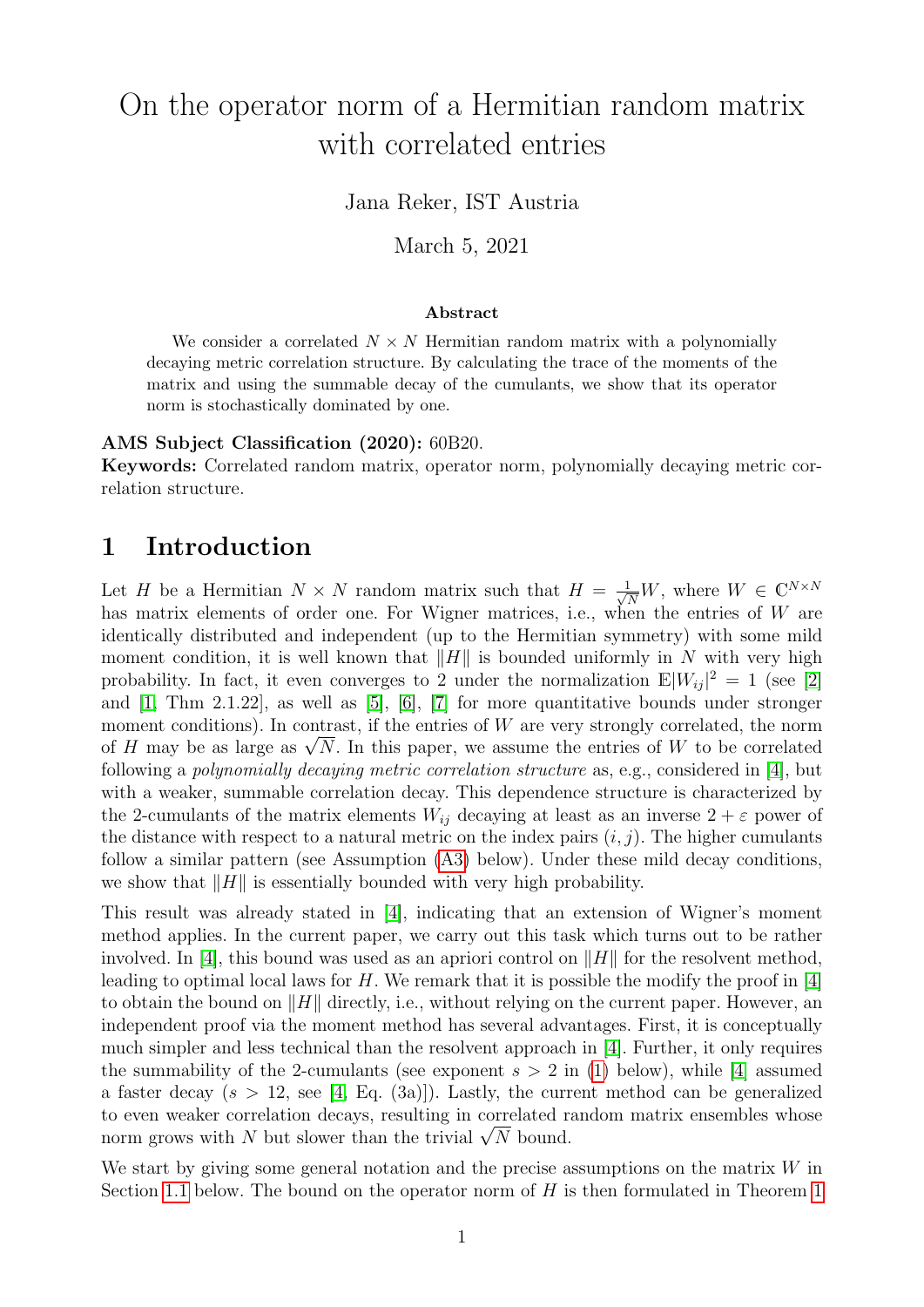and its proof is given in Sections [2](#page-3-0) and [3.](#page-11-0) For simplicity, the argument is carried out only for symmetric  $H \in \mathbb{R}^{N \times N}$ . The Hermitian case follows analogously and is hence omitted.

Acknowledgment: I am very grateful to László Erdős for suggesting the topic and supervising my work on this project.

#### <span id="page-1-2"></span>1.1 Notation and Assumptions on the Model

Throughout the paper, boldface indicates vectors  $\mathbf{x} \in \mathbb{C}^N$  and their Euclidean norm is denoted by  $\|\mathbf{x}\|_2$ . Further, the operator norm of a matrix  $A \in \mathbb{C}^{N \times N}$  is denoted by  $||A||$ . In the estimates,  $C$  (without subscript) denotes a generic constant the value of which may change from line to line. We note the following assumptions on the matrix W.

<span id="page-1-4"></span>Assumption (A1)  $\mathbb{E}W_{i,j} = 0$  for all  $i, j = 1, \ldots, N$ .

**Assumption (A2)** For all  $q \in \mathbb{N}$  there exists a constant  $\mu_q$  such that  $\mathbb{E}|W_{i,j}|^q \leq \mu_q$  for all  $i, j = 1, \ldots, N$ .

The assumption on the correlation decay is given in terms of the multivariate cumulants  $\kappa^{(k)}$ of the matrix elements.

**Definition** (Cumulants). Let  $\mathbf{w} = (w_1, \ldots, w_n)$  be a random vector taking values in  $\mathbb{R}^n$ . The **cumulants**  $\kappa_m$  of **w** are defined as the Taylor coefficients of the log-characteristic function of **w**, *i.e.*,

$$
\ln \mathbb{E}[\mathrm{e}^{i\mathbf{t} \cdot \mathbf{w}}] = \sum_{m} \kappa_m \frac{(i\mathbf{t})^m}{m!},
$$

where the sum is taken over all multi-indices  $m = (m_1, \ldots, m_n) \in \mathbb{N}^n$  and  $m! = \prod_{j=1}^n (m_j!)$ . For a multiset  $B \subset \{1,\ldots,n\}$  with  $|B|=k$ , we also write  $\kappa^{(k)}(w_j | j \in B)$  instead of  $\kappa_m$ , where  $m_i$  is the multiplicity of  $m_i \in B$ .

The complex cumulants arising whenever  $\bf{w}$  takes values in  $\mathbb{C}^n$  are defined by considering the real and imaginary part of the random variables separately. To keep the notation short, we usually view the cumulants as a function of the indices of the matrix elements by identifying  $\kappa^{(k)}(W_{a_1,a_2},\ldots)$  with  $\kappa^{(k)}(a_1a_2,\ldots)$  or  $\kappa^{(k)}(\alpha_1,\ldots,\alpha_k)$  using  $\alpha_1,\ldots,\alpha_k\in\{1,\ldots,N\}^2$ . Further, d denotes the Euclidean distance on  $\{1, \ldots, N\}^2$  modulo the (Hermitian) symmetry, i.e.,

$$
d(a_1a_2, a_3a_4) := \min\{|a_1-a_3|+|a_2-a_4|, |a_1-a_4|+|a_2-a_3|\}.
$$

In this notation, the conditions from the polynomially decaying metric correlation structure can be formulated as follows.

<span id="page-1-0"></span>**Assumption (A3)** The k-cumulants  $\kappa^{(k)}$  of the matrix elements of W satisfy

<span id="page-1-3"></span><span id="page-1-1"></span>
$$
|\kappa^{(2)}(a_1 a_2, a_3 a_4)| \le \frac{C_\kappa}{1 + d(a_1 a_2, a_3 a_4)^s},\tag{1}
$$

$$
|\kappa^{(k)}(\alpha_1,\ldots,\alpha_k)| \le C(k) \prod_{e \in T_{min}} |\kappa^{(2)}(e)|, \ k \ge 3,
$$
 (2)

for  $s > 2$  and some constants  $C_{\kappa}$ ,  $C(k) > 0$ . Here,  $T_{min}$  is the minimal spanning tree on the complete graph on k vertices labelled by  $\alpha_1, \ldots, \alpha_k$  with edge weights  $d(\alpha_i, \alpha_j)$ , i.e., the spanning tree for which the sum of the edge weights is minimal.

Note that a correlation decay of the form [\(2\)](#page-1-3) arises in different statistical physics models (see [\[3\]](#page-19-6)).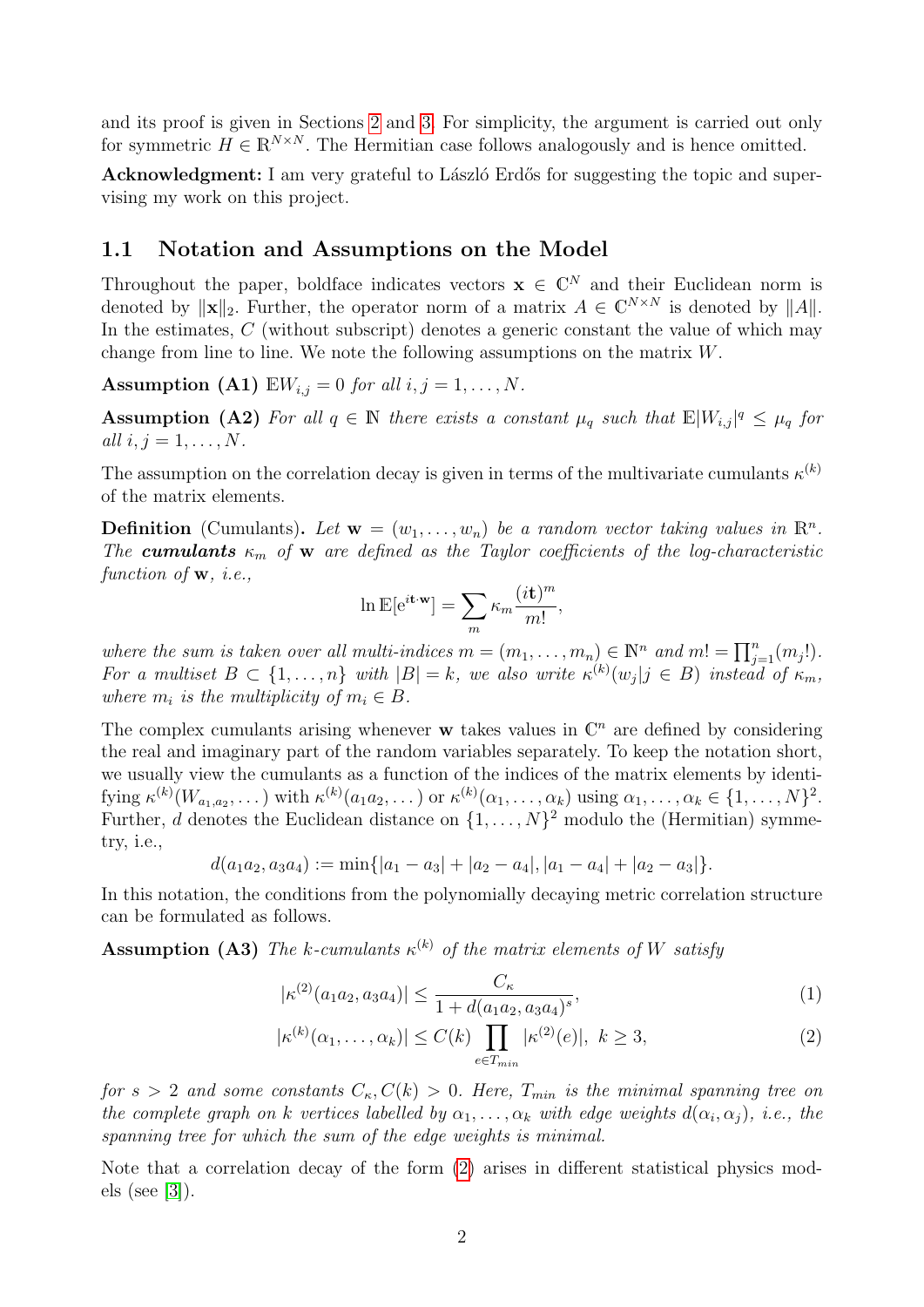#### 1.2 Statement of the Main Result

With the notation established, we give the statement on the operator norm of H as follows.

<span id="page-2-0"></span>**Theorem 1.** Under the assumptions [\(A1\)](#page-1-4)-[\(A3\)](#page-1-0), we have that for all  $\varepsilon > 0$ ,  $D > 0$  there exists a suitable constant  $C(\varepsilon, D)$  such that, for all  $N \in \mathbb{N}$ ,

$$
\mathbb{P}\big(\|H\| > N^{\varepsilon}\big) \le C(\varepsilon, D)N^{-D}.
$$

#### 1.3 Setup for the Moment Method

We show that the assumptions  $(A1)-(A3)$  $(A1)-(A3)$  imply that

<span id="page-2-2"></span><span id="page-2-1"></span>
$$
\mathbb{E}[\frac{1}{N}\text{tr}(H^k)] \le C(k), \quad \forall k \in \mathbb{N},\tag{3}
$$

from which the statement of Theorem [1](#page-2-0) follows by an application of Chebyshev's inequality. As H is Hermitian, we have  $||H||^k \leq \text{tr}(H^k)$  for all even  $k \in \mathbb{N}$ . This implies

$$
\mathbb{P}(\|H\|>N^{\varepsilon})\leq \frac{\mathbb{E}[\|H\|^k]}{N^{k\varepsilon}}\leq \frac{N\mathbb{E}[\frac{1}{N}\mathrm{tr}(H^k)]}{N^{k\varepsilon}}\leq \frac{NC(k)}{N^{k\varepsilon}}
$$

and thus gives the desired bound if  $k$  is chosen large enough.

Writing out the term on the left-hand side of [\(3\)](#page-2-1) using a cumulant expansion yields

$$
\mathbb{E}[\frac{1}{N}\text{tr}(H^k)] = \frac{1}{N} \sum_{a_1,\dots,a_k} \mathbb{E}[H_{a_1,a_2} H_{a_2,a_3} \dots H_{a_k,a_1}]
$$
  
=  $N^{-k/2-1} \sum_{\pi \in \Pi_k} \sum_{a_1,\dots,a_k} \prod_{B \in \pi} \kappa^{(|B|)}(a_j a_{j+1} | j \in B),$  (4)

where  $\Pi_k$  denotes the set of partitions of  $\{1, \ldots, k\}$  and the index  $j + 1$  is to be interpreted mod k, i.e., if  $j = k$ , then  $a_j a_{j+1} = a_k a_1$ . Observe that all terms involving 1-cumulants vanish due to [\(A1\)](#page-1-4). Hence, one can restrict the sum to partitions  $\pi$  without singleton sets. The cumulant expansion [\(4\)](#page-2-2) is the main difference between the real symmetric and complex Hermitian case, as considering  $H \in \mathbb{C}^{N \times N}$  requires replacing the cumulants by their complex counterparts. However, one can always reduce the argument to the real case by considering the real and imaginary parts of the random variables separately. Thus, from now on we assume  $H$  to be real. We develop the estimates by first deriving suitable bounds for the products that only involve 2-cumulants, which include the leading terms, and then successively incorporating higher-order cumulants. The fast correlation decay from Assumption [\(A3\)](#page-1-0) implies that roughly half of the summations over the indices  $a_1, \ldots, a_k$  yield a factor N, while the other half can be summed up with an N-independent bound. Therefore, we introduce the following counting rule.

<span id="page-2-3"></span>**Counting Rule (CR).** Every independent summation over an index  $a_1, \ldots, a_k$  in [\(4\)](#page-2-2) yields **Counting Rule (CR).** Every a contribution of order  $\sqrt{N}$ .

Note that bounding the leading terms requires an extra power of  $N$  (see the proof of  $(5)$ ) below) such that the factor  $N^{-k/2-1}$  in [\(4\)](#page-2-2) is canceled out completely.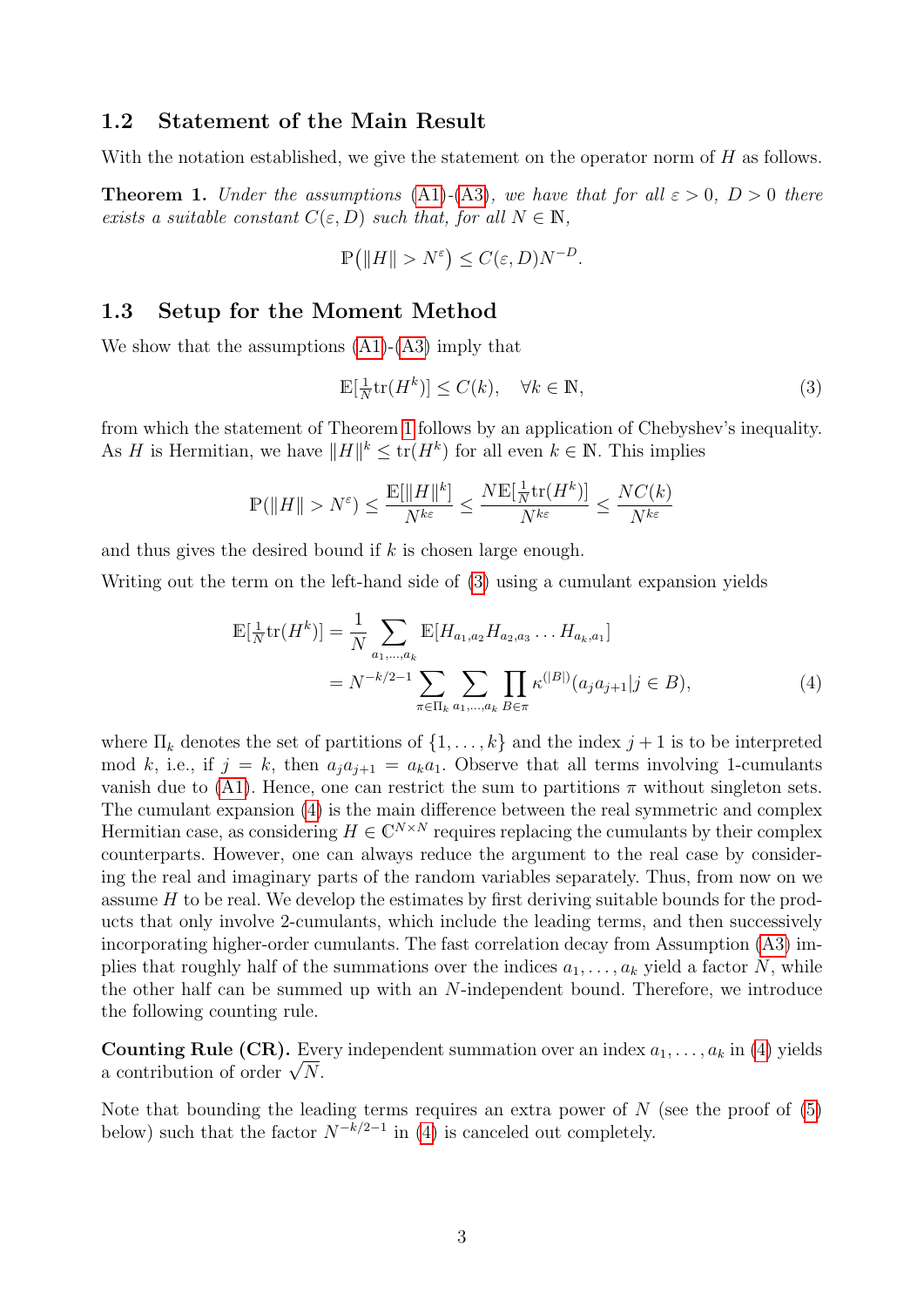## <span id="page-3-0"></span>2 Proof of [\(3\)](#page-2-1) for Terms Involving Only 2-Cumulants

Throughout this section, assume that k is even and  $|B| = 2$  for all  $B \in \pi$ . We aim to show that, for all such  $\pi \in \Pi_k$ ,

<span id="page-3-1"></span>
$$
N^{-k/2-1} \Big| \sum_{a_1, \dots, a_k} \prod_{B \in \pi} \kappa^{(2)}(a_j a_{j+1} | j \in B) \Big| \le C(k). \tag{5}
$$

The terms can be visualized by considering a  $k$ -gon, where the vertices are labeled by the indices  $a_1, \ldots, a_k$  and the edges by the successive double indices  $(a_1, a_2), \ldots, (a_k, a_1)$ . We denote the corresponding graph by  $\Gamma_k$ . In this picture, every 2-cumulant combines two edges such that each edge belongs to exactly one 2-cumulant. We say that a vertex belongs to a 2-cumulant, if it is adjacent to one of the edges associated with it. A vertex (resp. the corresponding index) which only occurs in a single 2-cumulant is referred to as internal vertex (resp. internal index). We give an example for a particular  $\pi \in \Pi_8$  in Fig. [1](#page-3-2) below, where different linestyles indicate the edges associated with the same 2-cumulant. Further examples that include internal indices are given in Fig. [2.](#page-6-0)



<span id="page-3-2"></span>**Fig. 1.** Visualization of  $\kappa^{(2)}(a_1a_2, a_5a_6)\kappa^{(2)}(a_2a_3, a_6a_7)\kappa^{(2)}(a_3a_4, a_7a_8)\kappa^{(2)}(a_4a_5, a_8a_1)$ 

Assume first that  $\pi$  is chosen such that the 2-cumulants occurring in the term do not involve internal indices. We note the following general estimates whose proofs are elementary from [\(1\)](#page-1-1) and the fact that  $s > 2$ .

<span id="page-3-3"></span>Lemma 2. Assume that [\(A3\)](#page-1-0) holds. Then

 $\overline{a}$ 

$$
\sum_{a_1} |\kappa^{(2)}(a_1 a_2, a_3 a_4)| \leq C, \sum_{a_1, a_2} |\kappa^{(2)}(a_1 a_2, a_3 a_4)| \leq C, \sum_{a_1, a_3} |\kappa^{(2)}(a_1 a_2, a_3 a_4)| \leq CN,
$$
  

$$
\sum_{a_1, a_2, a_3} |\kappa^{(2)}(a_1 a_2, a_3 a_4)| \leq CN, \sum_{a_1, \dots, a_4} |\kappa^{(2)}(a_1 a_2, a_3 a_4)| \leq CN^2
$$

uniformly for any choice of the unsummed indices. In particular, the estimates follow [\(CR\)](#page-2-3).

Note that summation over an internal index would, in general, not obey this counting rule, since  $\sum_{a_2=1}^{N} |\kappa^{(2)}(a_1 a_2, a_2 a_3)|$  may be of order N if  $a_1 = a_3$ . This is the reason why internal indices are treated separately. The key to estimating  $(5)$  in the given case is a recursive summation procedure. We demonstrate the approach for the term visualized in Fig. [1.](#page-3-2)

<span id="page-3-4"></span>Example 3. To start the summation, estimate

<span id="page-3-5"></span>
$$
S := N^{-5} \sum_{a_1,\dots,a_8} |\kappa^{(2)}(a_1 a_2, a_5 a_6) \kappa^{(2)}(a_2 a_3, a_6 a_7) \kappa^{(2)}(a_3 a_4, a_7 a_8) \kappa^{(2)}(a_4 a_5, a_8 a_1)|
$$
  

$$
\leq N^{-5} \sum_{a_1,\dots,a_8,a'_1} |\kappa^{(2)}(a_1 a_2, a_5 a_6) \kappa^{(2)}(a_2 a_3, a_6 a_7) \kappa^{(2)}(a_3 a_4, a_7 a_8) \kappa^{(2)}(a_4 a_5, a_8 a'_1)|. \tag{6}
$$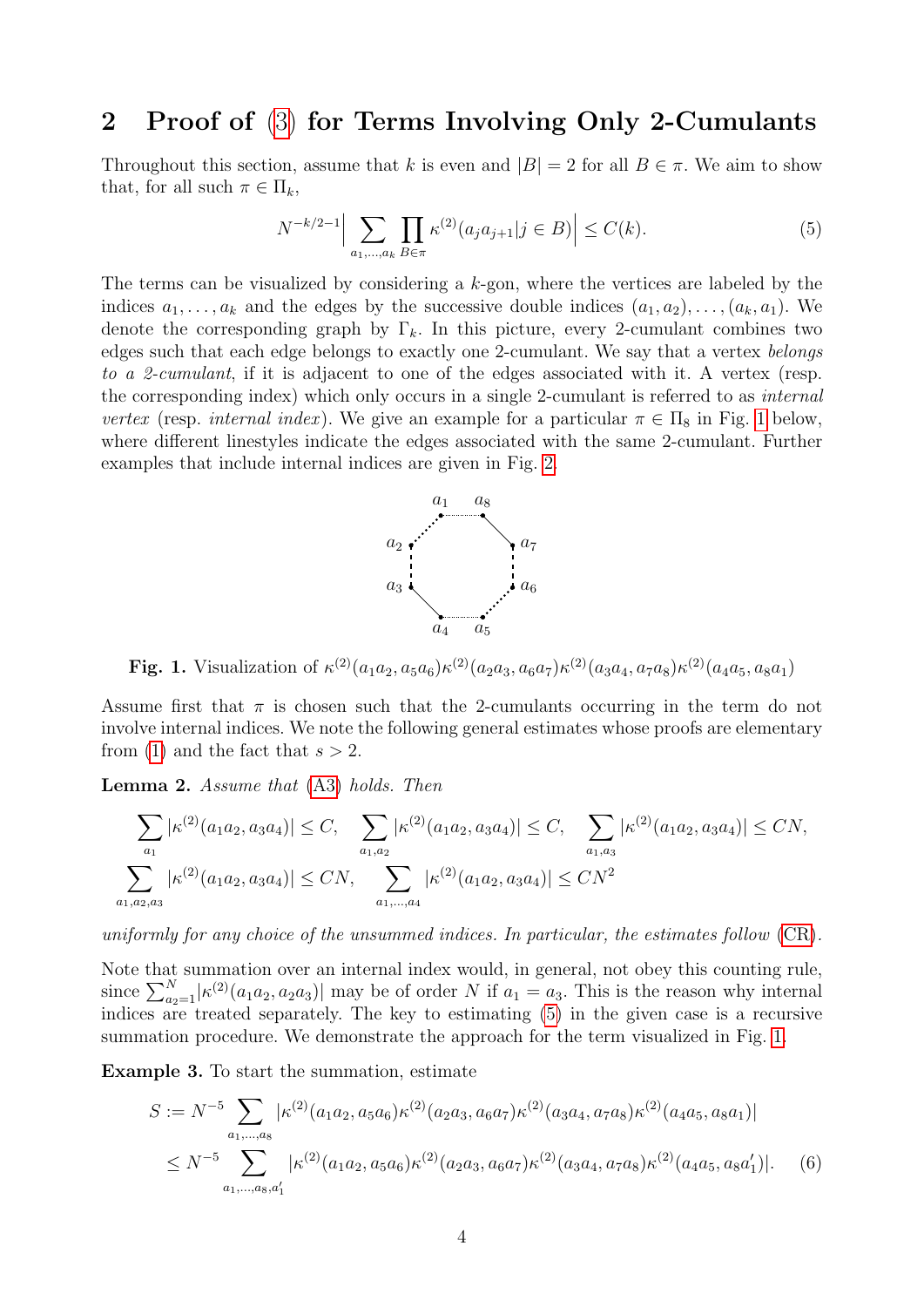Adding the extra summation label  $a'_1$  appears as an unnecessary overestimate, but it simplifies the following steps by breaking the cyclic structure of the graph. Next, isolate the 2 cumulant involving  $a_1$  by taking the maximum over the remaining indices  $a_2, a_4, a_5$  for the other factors. Together with  $a_1$ , we sum over all labels appearing in  $\kappa^{(2)}(a_1a_2, a_5a_6)$ . Applying other factors. Together with  $a_1$ , we sum over all labels appearing in  $\kappa^{<\gamma}(a_1a)$ <br>the last bound in Lemma [2](#page-3-3) yields a factor  $(\sqrt{N})^4 = N^2$  and the estimate

$$
S \le N^{-5}CN^2 \max_{a_2,a_5,a_6} \Big( \sum_{a_3,a_4,a_7,a_8,a_1'} |\kappa^{(2)}(a_2a_3,a_6a_7)\kappa^{(2)}(a_3a_4,a_7a_8)\kappa^{(2)}(a_4a_5,a_8a_1')|\Big).
$$

From  $a_1$ , continue counter-clockwise along the octagon to find the next index to sum over, i.e.,  $a_3$ . Identifying and isolating  $\kappa^{(2)}(a_2a_3, a_6a_7)$ , sum over all remaining indices in the factor, i.e.,  $a_3$ . identifying and isolating  $\kappa^{\sim}(a_2a_3, a_6a_7)$ , sum over all remaining indices<br>i.e.,  $a_3$ ,  $a_6$  and  $a_7$ , to obtain a contribution of  $(\sqrt{N})^3 = N^{3/2}$  and the estimate

$$
S \leq CN^{-3/2} \max_{a_3, a_4, a_5, a_7} \Big( \sum_{a_8, a'_1} |\kappa^{(2)}(a_3 a_4, a_7 a_8) \kappa^{(2)}(a_4 a_5, a_8 a'_1)| \Big).
$$

Repeating the previous step, continuing along the octagon yields  $a_8$  as the next index. Iso-Repeating the previous step, continuing along the octagon yields  $a_8$  as the next index. Iso-<br>lating  $\kappa^{(2)}(a_4a_5, a_8a'_1)$  and performing the last two summations yields a factor of  $(\sqrt{N})^2 = N$ and the final estimate

$$
S \leq CN^{-1/2} \max_{a_3, a_4, a_7, a_8} |\kappa^{(2)}(a_3 a_4, a_7 a_8)|,
$$

which can be bounded by a constant as claimed in [\(5\)](#page-3-1). Note that the pairing in Fig. 1 gives a subleading contribution to [\(4\)](#page-2-2).

As this recursive summation procedure relies on Lemma [2,](#page-3-3) it cannot be applied directly if summation over internal indices are present. To prepare for the general case, we first extend Lemma [2](#page-3-3) to estimates for 2-cumulants where the unsummed indices are replaced by arbitrary fixed vectors  $\mathbf{x} \in \mathbb{R}^N$  in the sense that  $\kappa^{(2)}(\mathbf{x}a_2, a_3a_4) := \sum_{a_1=1}^N \kappa^{(2)}(a_1a_2, a_3a_4)x_{a_1}$ and terms such as  $\kappa^{(2)}(x a_2, a_3 y)$  are defined similarly. We collect some of the estimates below, where we follow the convention that vectors only occur in place of the first index of an index pair. However, the same bounds hold if the second index of the respective pair is replaced instead. As in Lemma [2,](#page-3-3) no internal index is summed up.

<span id="page-4-0"></span>**Lemma 4.** Assume that [\(A3\)](#page-1-0) holds and let  $\mathbf{x}, \mathbf{y} \in \mathbb{R}^N$ . Then we have

$$
\sum_{a_2} |\kappa^{(2)}(\mathbf{x}a_2, a_3a_4)| \le C \|\mathbf{x}\|_2, \quad \sum_{a_3} |\kappa^{(2)}(\mathbf{x}a_2, a_3a_4)| \le CN^{1/2} \|\mathbf{x}\|_2,
$$
  

$$
\sum_{a_2, a_3} |\kappa^{(2)}(\mathbf{x}a_2, a_3a_4)| \le CN \|\mathbf{x}\|_2, \quad \sum_{a_3, a_4} |\kappa^{(2)}(\mathbf{x}a_2, a_3a_4)| \le CN \|\mathbf{x}\|_2,
$$
  

$$
\sum_{a_2, a_3, a_4} |\kappa^{(2)}(\mathbf{x}a_2, a_3a_4)| \le CN^{3/2} \|\mathbf{x}\|_2
$$

uniformly for any choice of unsummed indices. Similar bounds hold with two vectors, i.e.,

$$
|\kappa^{(2)}(\mathbf{x}a_2,\mathbf{y}a_4)| \leq C \|\mathbf{x}\|_2 \|\mathbf{y}\|_2, \quad \sum_{a_2} |\kappa^{(2)}(\mathbf{x}a_2,\mathbf{y}a_4)| \leq CN^{1/2} \|\mathbf{x}\|_2 \|\mathbf{y}\|_2,
$$
  

$$
\sum_{a_2,a_4} |\kappa^{(2)}(\mathbf{x}a_2,\mathbf{y}a_4)| \leq CN \|\mathbf{x}\|_2 \|\mathbf{y}\|_2.
$$

In particular, the estimates follow  $(CR)$ .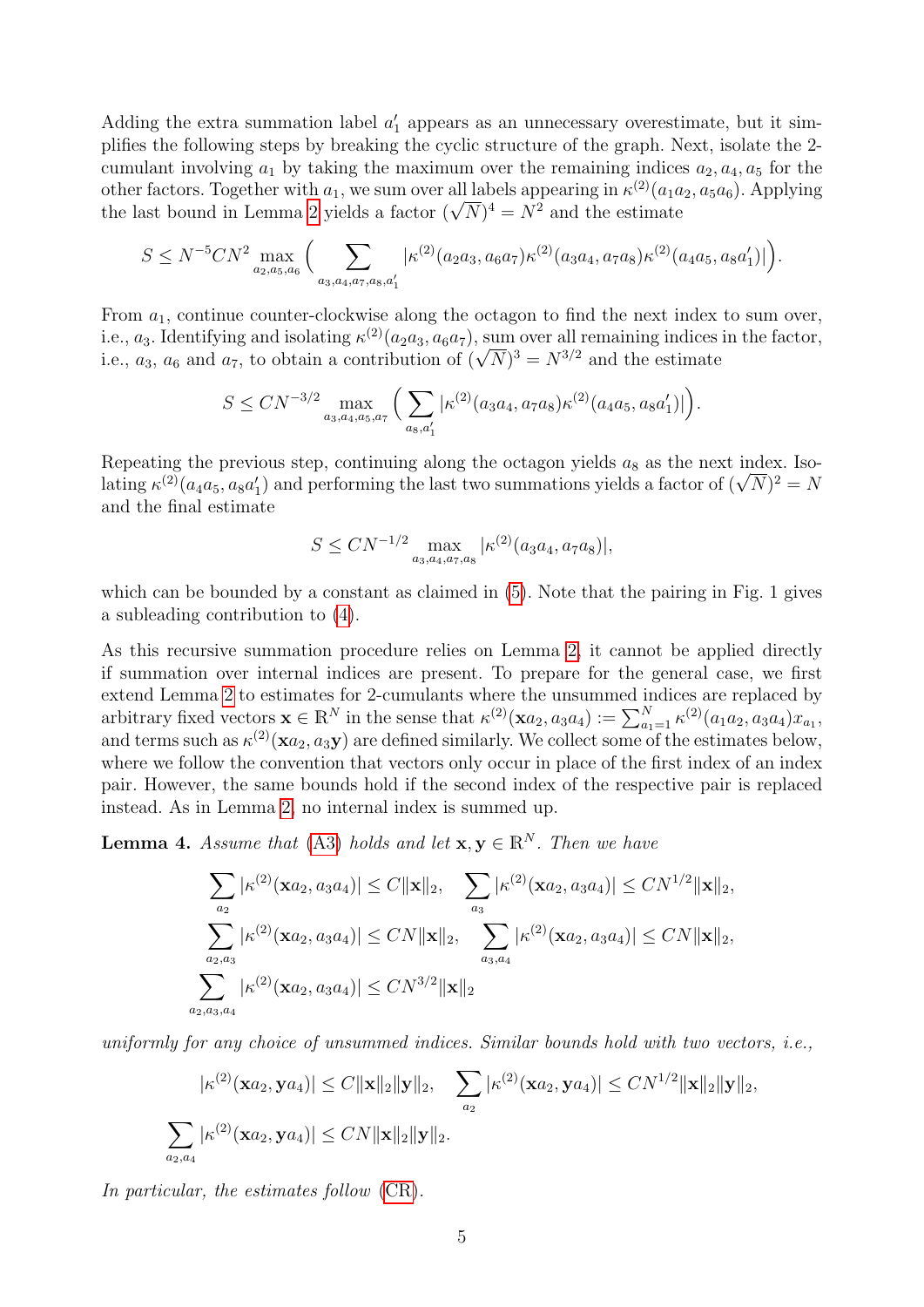*Proof.* Noting that  $\max_j |x_j| \le ||\mathbf{x}||_2$ , the bounds in Lemma [2](#page-3-3) imply that

<span id="page-5-1"></span>
$$
\sum_{a_2} |\kappa^{(2)}(\mathbf{x} a_2, a_3 a_4)| \leq ||\mathbf{x}||_2 \sum_{a_1, a_2} |\kappa^{(2)}(a_1 a_2, a_3 a_4)| \leq C ||\mathbf{x}||_2.
$$

If the summation over  $a_2$  is replaced by a summation over  $a_3$  or  $a_4$ , we obtain a bound of order N instead. Further, an application of the Cauchy-Schwarz inequality leads to

$$
\sum_{a_3} |\kappa^{(2)}(\mathbf{x}a_2, a_3 a_4)| \le ||\mathbf{x}||_2 \sqrt{\sum_{a_1} \left(\sum_{a_3} |\kappa^{(2)}(a_1 a_2, a_3 a_4)|\right)^2} \le CN^{1/2} \|\mathbf{x}\|_2.
$$
 (7)

Recalling that the summation over three indices gives a factor  $N$ , the bound for summation over all three indices in  $|\kappa^{(2)}(\mathbf{x}a_2, a_3a_4)|$  follows analogously.

For 2-cumulants that involve two vectors, applying [\(1\)](#page-1-1) yields

$$
|\kappa^{(2)}(\mathbf{x}a_2,\mathbf{y}a_4)| \leq \sum_{a_1,a_3} \left( \frac{C_\kappa |x_{a_1}y_{a_3}|}{1+|a_1-a_3|^s + |a_2-a_4|^s} + \frac{C_\kappa |x_{a_1}y_{a_3}|}{1+|a_1-a_4|^s + |a_2-a_3|^s} \right). \tag{8}
$$

Set  $\varepsilon = ||\mathbf{y}||_2/||\mathbf{x}||_2$  and estimate the first term as

$$
\sum_{a_1, a_3} \frac{|x_{a_1}y_{a_3}|}{1+|a_1-a_3|^s+|a_2-a_4|^s} \le \sum_{a_1, a_3} \frac{\varepsilon |x_{a_1}|^2 + \varepsilon^{-1} |y_{a_3}|^2}{1+|a_1-a_3|^s} \le C(\varepsilon ||\mathbf{x}||_2^2 + \varepsilon^{-1} ||\mathbf{y}||_2^2)
$$

to obtain an N-independent bound. The estimate of the second term is similar.

Adding a summation over one index, e.g.,  $a_2$ , two applications of the Cauchy-Schwarz inequality and the third estimate of Lemma [2](#page-3-3) yield

$$
\sum_{a_2} |\kappa^{(2)}(\mathbf{x} a_2, \mathbf{y} a_4)| \leq ||\mathbf{x}||_2 ||\mathbf{y}||_2 \sqrt{\sum_{a_3} \left( \sum_{a_1} \sum_{a_2} |\kappa^{(2)}(a_1 a_2, a_3 a_4)| \right)^2} \leq CN^{1/2} ||\mathbf{x}||_2 ||\mathbf{y}||_2.
$$

Finally, it follows

$$
\sum_{a_2,a_4} |\kappa^{(2)}(\mathbf{x}a_2,\mathbf{y}a_4)| \leq \sum_{a_1,\dots,a_4} \Big( \frac{C_{\kappa} |x_{a_1}y_{a_3}|}{1+|a_1-a_3|^s+|a_2-a_4|^s} + \frac{C_{\kappa} |x_{a_1}y_{a_3}|}{1+|a_1-a_4|^s+|a_2-a_3|^s} \Big).
$$

Here, we obtain

$$
\sum_{a_1,\dots,a_4=1}^N \frac{|x_{a_1}y_{a_3}|}{1+|a_1-a_3|^s+|a_2-a_4|^s} \le CN \sum_{a_1,a_3=1}^N \frac{|x_{a_1}y_{a_3}|}{1+|a_1-a_3|^s} \le CN ||\mathbf{x}||_2 ||\mathbf{y}||_2,
$$

and the estimate for the second term is similar.

Lemma [4](#page-4-0) is the key tool for estimating terms that include summation over internal indices. Consider the matrix  $T \in \mathbb{R}^{N \times N}$  defined by its matrix elements

<span id="page-5-0"></span>
$$
T_{a_1,a_3} := \sum_{a_2} T_{a_1,a_3}^{(a_2)} := \sum_{a_2} \kappa^{(2)}(a_1 a_2, a_2 a_3)
$$
\n(9)

 $\Box$ 

and observe that  $|T_{a_1,a_3}| \leq C_{\kappa} N$  by [\(1\)](#page-1-1), but also  $||T|| \leq CN$ , since

$$
||T^{(a_2)}\mathbf{x}||_2^2 \leq \sum_{a_1} \left( \sum_{a_3} |\kappa^{(2)}(a_1 a_2, a_2 a_3) x_{a_3}| \right)^2 \leq \left( \sum_{a_1} \sum_{a_3} |\kappa^{(2)}(a_1 a_2, a_2 a_3)|^2 \right) \|\mathbf{x}\|_2^2 \leq C \|\mathbf{x}\|_2^2
$$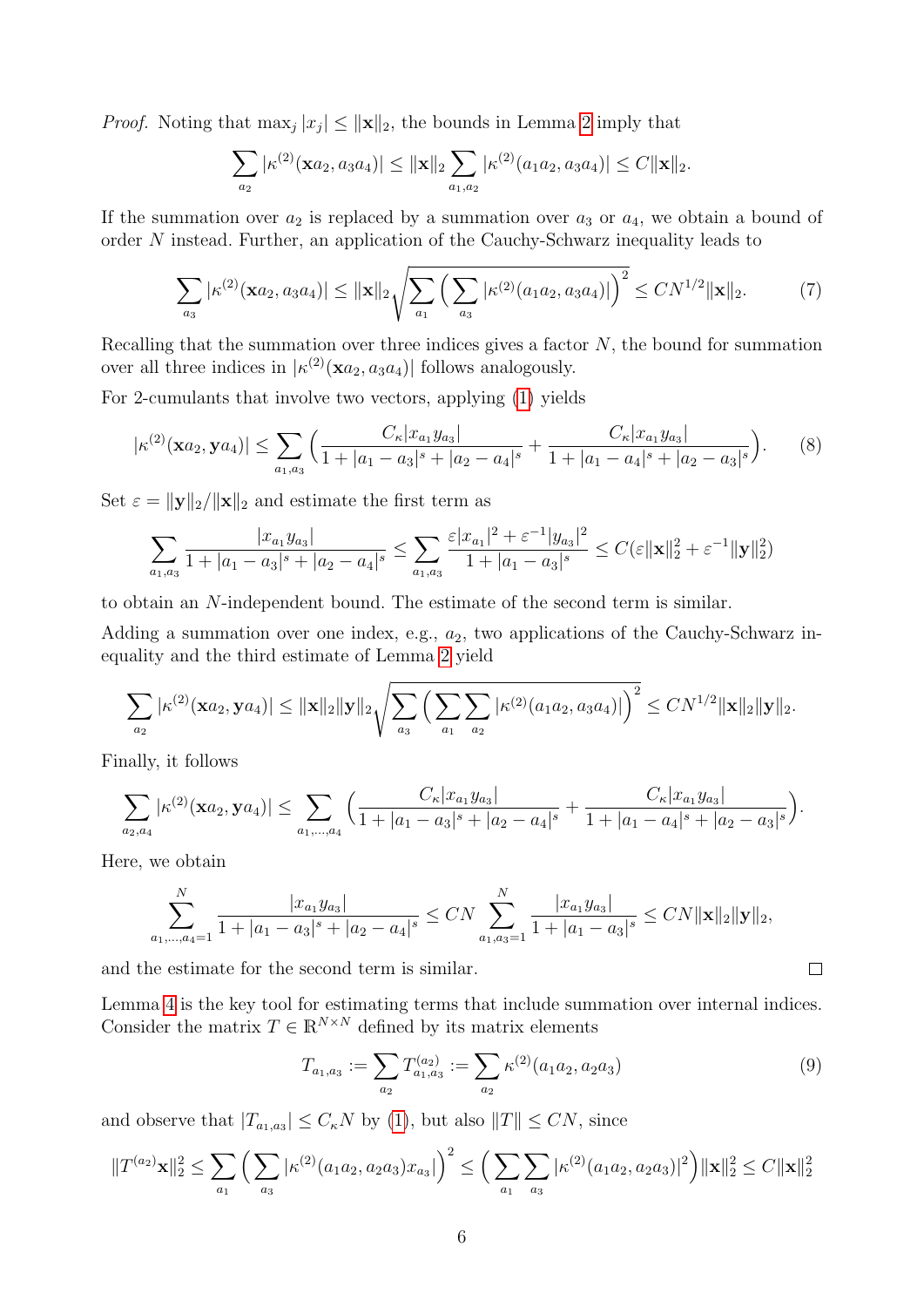for  $\mathbf{x} \in \mathbb{R}^N$ , and  $||T|| \leq \sum_{a_2} ||T^{(a_2)}||$ . Next, we derive similar estimates for the matrix  $T^{[j]} \in \mathbb{R}^{N \times N}$  defined for  $2 \leq j \leq k-1$  by

<span id="page-6-3"></span>
$$
T_{a_1, a_{2j+1}}^{[j]} := \sum_{a_2, a_{2j}} \kappa^{(2)}(a_1 a_2, a_{2j} a_{2j+1}) T_{a_2, a_{2j}}^{j-1}.
$$
\n(10)

Note that the superscript corresponds to the total number of 2-cumulants that are rewritten to obtain  $T_{a_1,a_{2j+1}}^{[j]}$ . Again, we have  $|T_{a_1,a_{2j+1}}^{[j]}| \leq CN^j$  by a direct estimate, but also

<span id="page-6-4"></span><span id="page-6-1"></span>
$$
||T^{[j]}|| \le CN^j \quad \forall j \in \{2, \dots, k-1\}.
$$
 (11)

As the argument is the same in the general case, consider only  $j = 2$ . Define the vector  $y^{a_4}$ through  $(\mathbf{y}^{a_4})_{a_2} := N^{-1}T_{a_2,a_4}, a_2 = 1,\ldots,N$ . Observing that  $\|\mathbf{y}^{a_4}\|_2 \leq C$  uniformly in  $a_4$ , it follows for  $T^{[2],a_4} := \sum_{a_2} \kappa^{(2)}(a_1 a_2, a_4 a_5) T_{a_2,a_4}$  that

$$
||T^{[2],a_4}\mathbf{x}||_2^2 \le (N|\kappa^{(2)}(a_1\mathbf{y}^{a_4}, a_4\mathbf{x})|)^2 \le CN^2 \|\mathbf{y}^{a_4}\|_2^2 \|\mathbf{x}\|_2^2 \le CN^2 \|\mathbf{x}\|_2^2 \tag{12}
$$

for  $\mathbf{x} \in \mathbb{R}^N$ , which implies  $||T^{[2]}|| \le N \max_{a_4} ||T^{[2],a_4}|| \le CN^2$ . Note that the structure of the matrix-vector multiplication in [\(12\)](#page-6-1) does not allow for the usual convention of the vector occurring only as the first index of an index pair.

<span id="page-6-0"></span>We demonstrate the approach for treating general products of 2-cumulants for the terms visualized in Fig. [2](#page-6-0) below.



**Fig. 2.** A crossing (left) and a non-crossing pairing (right) for  $k = 10$ .

<span id="page-6-5"></span>Example 5. First, consider the term on the left of Fig. 2. Recalling the definition of the matrix T from [\(9\)](#page-5-0), rewrite the summation over the internal indices  $a_2$ ,  $a_4$  and  $a_7$  as

$$
N^{-6} \sum_{a_1,\dots,a_{10}} \kappa^{(2)}(a_1 a_2, a_2 a_3) \kappa^{(2)}(a_3 a_4, a_4 a_5) \kappa^{(2)}(a_5 a_6, a_9 a_{10}) \kappa^{(2)}(a_6 a_7, a_{10} a_1) \kappa^{(2)}(a_7 a_8, a_8 a_9)
$$
  
\n
$$
= N^{-6} \sum_{a_1,a_5,a_6,a_7,a_9,a_{10}} T_{a_1,a_5}^2 \kappa^{(2)}(a_5 a_6, a_9 a_{10}) \kappa^{(2)}(a_6 a_7, a_{10} a_1) T_{a_7,a_9}
$$
  
\n
$$
= N^{-3} \sum_{a_1,a_6,a_7,a_{10}} \kappa^{(2)}(\mathbf{x}^{a_1} a_6, \mathbf{y}^{a_7} a_{10}) \kappa^{(2)}(a_6 a_7, a_{10} a_1),
$$
\n(13)

where the vectors  $\mathbf{x}^{a_1}, \mathbf{y}^{a_7} \in \mathbb{R}^N$  in the last step are given by

<span id="page-6-2"></span>
$$
x_{a_5}^{a_1} = \frac{1}{N^2} T_{a_1, a_5}^2, \ a_5 = 1, \dots, N, \quad y_{a_9}^{a_7} = \frac{1}{N} T_{a_7, a_9}, \ a_9 = 1, \dots, N.
$$

To keep the notation consistent with the proof in the general case and Lemma [4,](#page-4-0) we introduce the convention that vectors obtained from matrix elements are always defined via the rows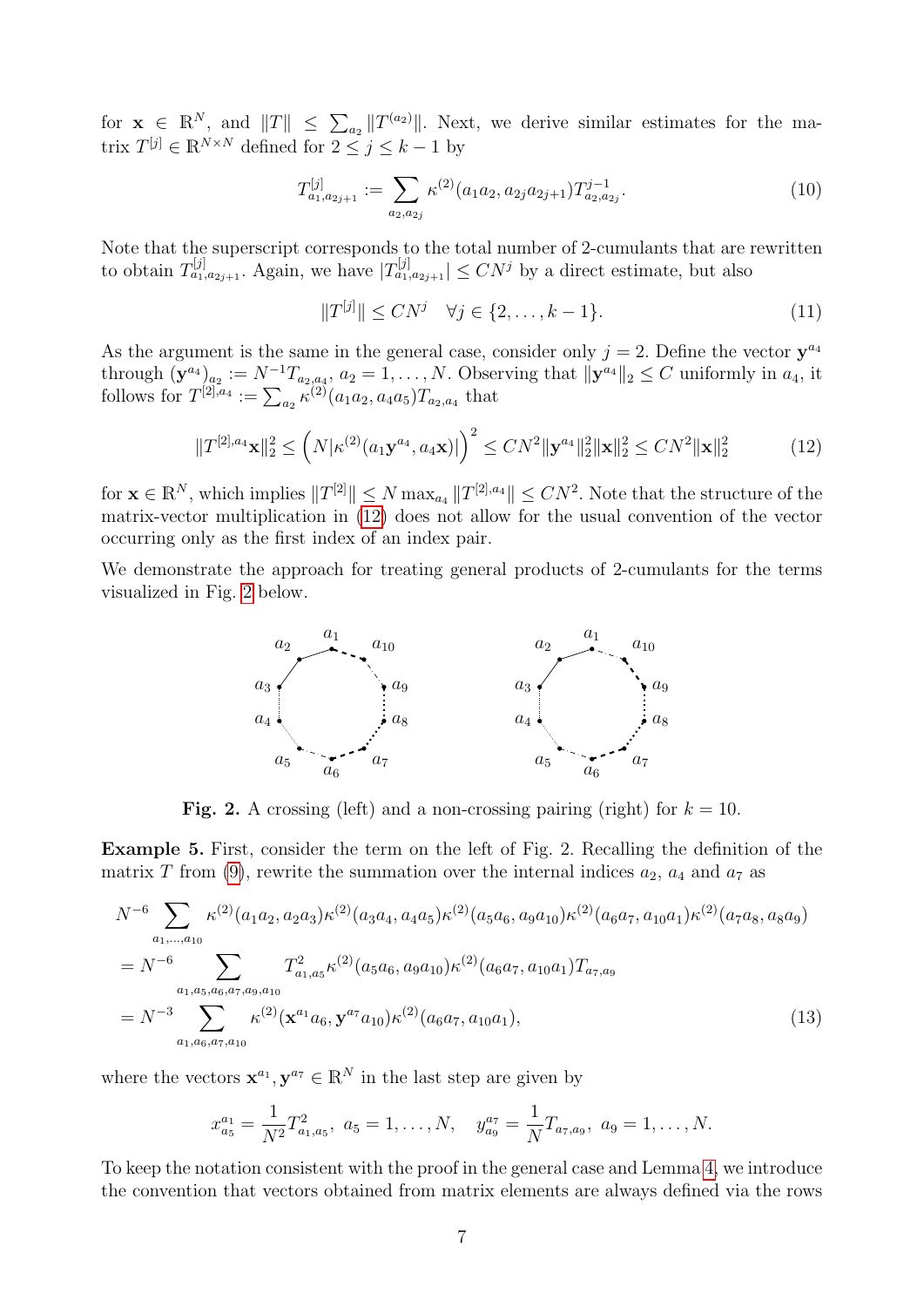of the respective matrix. Recalling that  $||T|| \leq CN$ , we have  $||\mathbf{x}^{a_1}||_2, ||\mathbf{y}^{a_7}||_2 \leq C$  uniformly for any choice of  $a_1$  and  $a_7$ , respectively. Note that one factor of N per power of T is written in front of the sum and that the convention chosen for the vectors ensures that we always replace the first index of an index pair. Further, the sum obtained from [\(13\)](#page-6-2) does not involve summation over internal indices. Modifying the recursive summation procedure from Example [3](#page-3-4) by also taking the maximum over  $a_1$  in the 2-cumulant involving  $\mathbf{x}^{a_1}$  instead of introducing the additional summation label  $a'_1$ , and using the bounds from Lemmas [2](#page-3-3) and [4](#page-4-0) yields

<span id="page-7-0"></span>
$$
N^{-3} \sum_{a_1, a_6, a_7, a_{10}} |\kappa^{(2)}(\mathbf{x}^{a_1} a_6, \mathbf{y}^{a_7} a_{10}) \kappa^{(2)}(a_6 a_7, a_{10} a_1)|
$$
  
\n
$$
\leq N^{-3} \max_{a_1, a_6, a_7, a_{10}} |\kappa^{(2)}(\mathbf{x}^{a_1} a_6, \mathbf{y}^{a_7} a_{10})| \sum_{a_1, a_6, a_7, a_{10}} |\kappa^{(2)}(a_6 a_7, a_{10} a_1)|
$$
  
\n
$$
\leq C N^{-3} N^2 \max_{a_1, a_6, a_7, a_{10}} |\kappa^{(2)}(\mathbf{x}^{a_1} a_6, \mathbf{y}^{a_7} a_{10})| \leq C N^{-1} \leq C,
$$
 (14)

showing that the pairing on the left of Fig. [2](#page-6-0) gives a sub-leading contribution to [\(4\)](#page-2-2).

In contrast, observe that the non-crossing pairing on the right of Fig. [2](#page-6-0) needs to be handled differently, since treating T as before yields  $\kappa^{(2)}(\mathbf{x}^{a_1}a_6, a_{10}a_1)$  and  $\kappa^{(2)}(a_6a_7, \mathbf{y}^{a_7}a_{10})$ , which cannot be estimated using Lemma [4](#page-4-0) due to the indices  $a_1$  and  $a_7$  appearing twice in the respective 2-cumulants. However, the terms can be rewritten using the matrices  $T^{[j]}$  defined in [\(10\)](#page-6-3). Recalling that  $||T^{[j]}|| \leq CN^j$  from [\(11\)](#page-6-4), we obtain

$$
N^{-6} \Big| \sum_{a_1, a_5, a_6, a_7, a_9, a_{10}} T_{a_1, a_5}^2 \kappa^{(2)}(a_5 a_6, a_{10} a_1) \kappa^{(2)}(a_6 a_7, a_9 a_{10}) T_{a_7, a_9} \Big|
$$
  
= 
$$
N^{-6} \Big| \sum_{a_6, a_{10}} T_{a_{10}, a_6}^{[3]} T_{a_6, a_{10}}^{[2]} \Big| = N^{-6} \Big| tr\big(T^{[3]} T^{[2]}\big) \Big| \leq C N^{-6} N N^3 N^2 = C.
$$

Hence, the term on the left of Fig. [2](#page-6-0) yields a leading contribution to [\(4\)](#page-2-2).

After all these preparations, we can give a complete proof of [\(5\)](#page-3-1).

#### 2.1 Proof of  $(5)$

Let  $k \geq 2$  be even and  $\pi \in \Pi_k$  such that  $|B| = 2$  for all  $B \in \pi$ . Recalling that the product on the left-hand side of [\(5\)](#page-3-1) can be visualized on the graph  $\Gamma_k$  by marking the two edges belonging to the same 2-cumulant in the same color, consider the (ordered) set of edges  $E_k = \{(a_1, a_2), \ldots, (a_k, a_1)\}\$ and the mapping  $\varphi : E_k \to E_k$  that maps every edge to the other one associated with the same 2-cumulant. Starting with  $e_1 = (a_1, a_2)$ , go through the elements of  $E_k$  and note the pairing  $(e_n, \varphi(e_n))$  whenever  $e_n \neq \varphi(e_i)$  for all  $i < n$  to obtain  $k/2$  pairs of edges  $(e_n, \varphi(e_n))$ . We denote these pairings as an (ordered) set  $C(\pi) := \{(e_1, \varphi(e_1)), \ldots, (e_{k/2}, \varphi(e_{k/2}))\}$  and refer to the edges in  $C(\pi)$  as paired edges. Note that, by construction, every element of  $E_k$  occurs exactly once in  $C(\pi)$ . The graph in which the pairings of  $\pi \in \Pi_k$  are marked is denoted by the tuple  $(\Gamma_k, C(\pi))$ .

The proof of [\(5\)](#page-3-1) is structured into two main steps. In the first step, we generalize the strategies from Example [5](#page-6-5) to rewrite the term on the left-hand side to a form that is tractable by a recursive summation procedure. We then carry out the required estimates in the second step, showing the validity of  $(CR)$  up to an extra factor of N, i.e., that the bound is indeed of the order claimed in [\(5\)](#page-3-1). We formulate the rewriting procedure in terms of the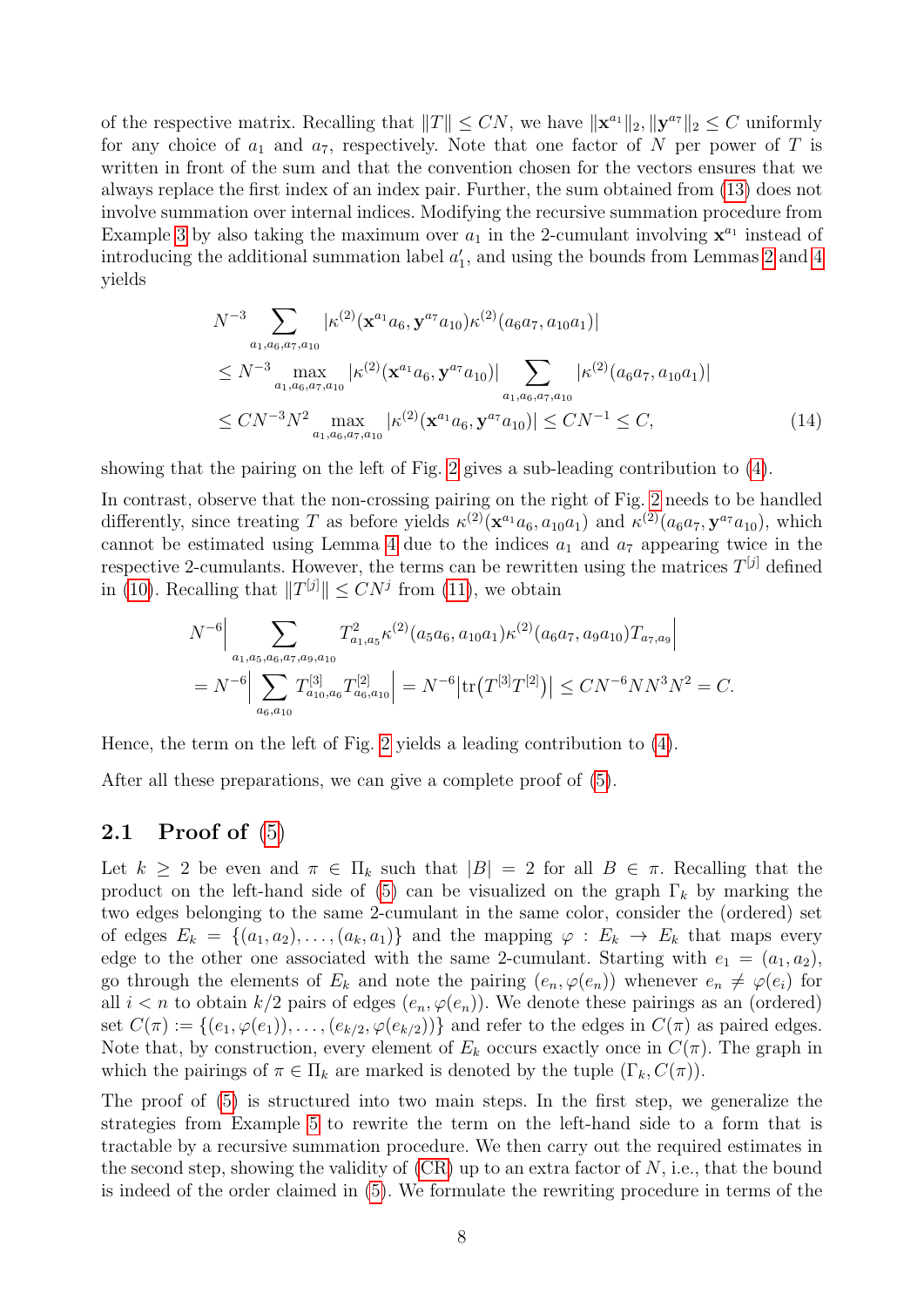graph  $(\Gamma_k, C(\pi))$  first and then give the corresponding formulas for the 2-cumulants that are involved. Note that rewriting is not required if the term does not involve summation over internal indices (see Example [3\)](#page-3-4).

#### Step 1: Rewriting

Consider  $(\Gamma_k, C(\pi))$  as defined above. The rewriting procedure corresponds to carrying out the following reduction algorithm on the graph (see Fig. [3\)](#page-9-0).

- Step I Check the set  $C(\pi)$  for pairings that involve adjacent edges. If there are any, go through them in the order they appear in  $C(\pi)$ , replace the corresponding edges of  $\Gamma_k$  and their common vertex by a single edge and remove the pairing from  $C(\pi)$ . To distinguish the new edges from the edges of the original graph, we assign them the weight one, while any remaining paired edges are assigned the weight zero. The graph resulting from this step is characterized by the property that adjacent edges belong to different pairings.
- Step II Check the new graph for any edges of nonzero weight that are adjacent. If there are any, identify the edges that involve the vertex  $a_l$  for the smallest value  $l \in \{1, \ldots, k\}$ , replace the two edges and their common vertex by a single edge and assign it the sum of the weights of the edges that were replaced. This step is then repeated until any edge of the resulting graph with nonzero weight is only adjacent to paired edges, i.e., edges that were assigned the weight zero.
- Step III Check the new graph for any edges assigned a nonzero weight, say  $w_j > 0$ , that are adjacent to two edges belonging to the same pairing, say  $(e_j, \varphi(e_j))$ . If there are any, go through them in increasing order of the corresponding  $j$  and replace the three edges and the two vertices between them by a single edge. After going around the graph once, remove the pairings that were replaced from  $C(\pi)$  and assign the new edges the respective weights  $w_i + 1$ . As this may generate new subgraphs of the same structure, the step is repeated until every edge assigned a nonzero weight is either adjacent to two edges belonging to different pairings or another edge of nonzero weight.
- Step IV Repeat Steps II and III until neither can be carried out any further. The graph resulting from this procedure is characterized by the property that whenever two edges are adjacent to an edge assigned a nonzero weight, they are paired edges that belong to different pairings.

Note that the procedure may remove all pairings from  $C(\pi)$ , which happens if the pairing  $\pi$  was non-crossing. In this case only one vertex connected to itself by an edge (loop) of weight  $k/2$  remains, as the weight assigned to an edge reflects the number of pairings removed from  $C(\pi)$  in obtaining it. In the general case, we denote the new weighted graph on  $k' \leq k$  edges by  $\Gamma_{k'}(\pi)$  and the set of pairings remaining after the above algorithm has been carried out by  $C(\pi) \subseteq C(\pi)$  to obtain a tuple  $(\Gamma_{k'}(\pi), C(\pi))$ . Observe that in the simplification process, connected subgraphs of  $\Gamma_k$  for which the pairings in  $C(\pi)$  do not cross are replaced by edges with nonzero weight while the crossing pairings of the original graph remain in  $C(\pi)$ . We demonstrate the algorithm for the example given on the right of Fig. [2.](#page-6-0) For simplicity, the vertex labels and edge weights that are equal to zero are left out.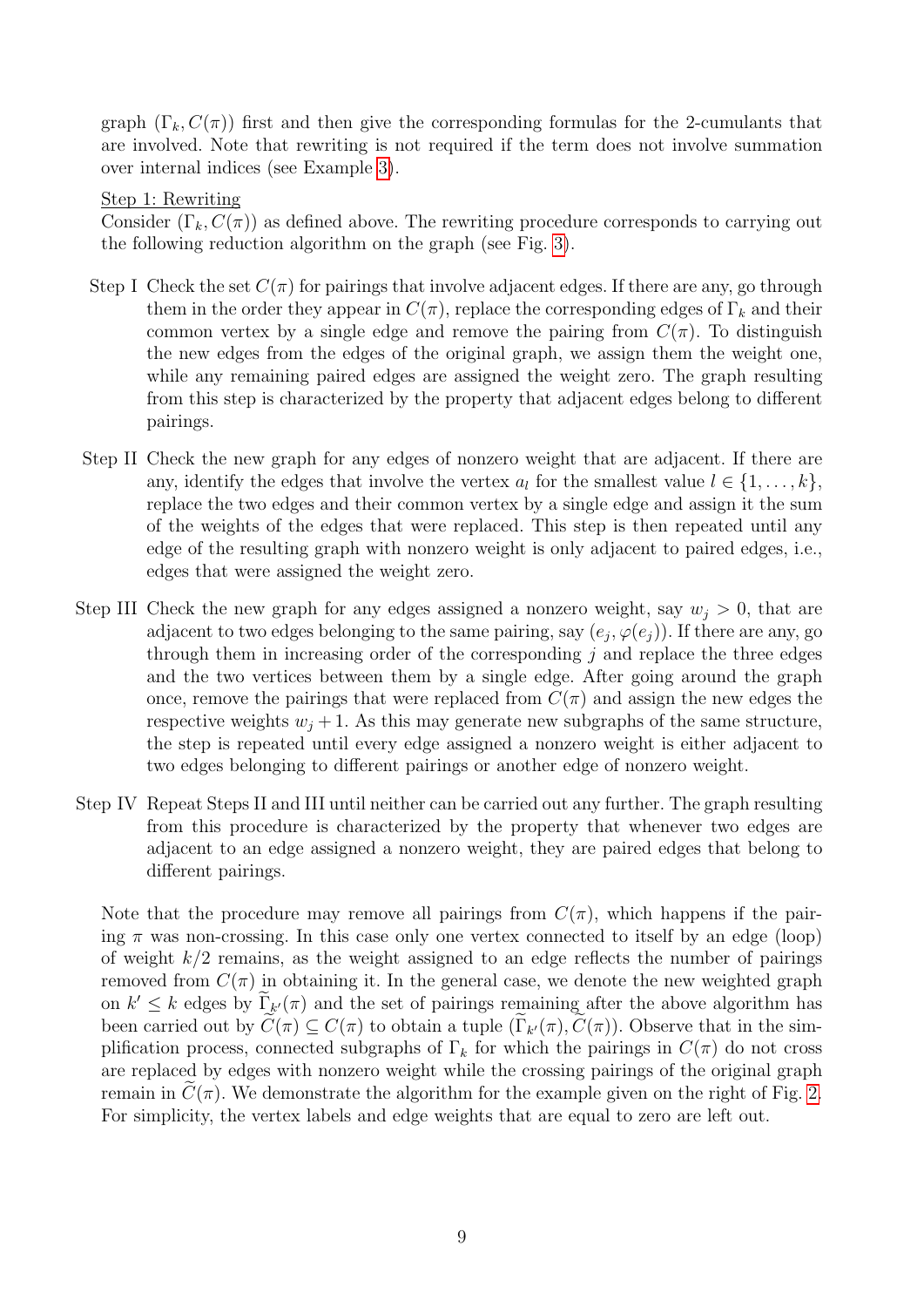<span id="page-9-0"></span>
$$
\begin{array}{c}\n\begin{array}{c}\n1 \\
\end{array}\n\end{array}\n\end{array}\n\begin{array}{c}\n\begin{array}{c}\n1 \\
\end{array}\n\end{array}\n\begin{array}{c}\n\begin{array}{c}\n\begin{array}{c}\n\begin{array}{c}\n\begin{array}{c}\n\begin{array}{c}\n\begin{array}{c}\n\end{array}\n\end{array}\n\end{array}\n\end{array}\n\end{array}\n\begin{array}{c}\n\begin{array}{c}\n\begin{array}{c}\n\begin{array}{c}\n\begin{array}{c}\n\end{array}\n\end{array}\n\end{array}\n\end{array}\n\end{array}\n\end{array}\n\begin{array}{c}\n\begin{array}{c}\n\begin{array}{c}\n\begin{array}{c}\n\begin{array}{c}\n\end{array}\n\end{array}\n\end{array}\n\end{array}
$$

Fig. 3. The steps of the reduction algorithm with arrows indicating the steps.

Next, we explain the algebraic counterpart to the graph reduction on the left-hand side of [\(5\)](#page-3-1). Step I corresponds to carrying out all summations over internal indices in the 2 cumulants explicitly and introducing matrix elements of  $T$  as defined in  $(9)$ . Hence, every new edge of weight one corresponds to one matrix element of T introduced in the rewriting. The vertex that is removed from the original graph matches the index over which the summation was carried out. Recalling that  $||T|| \leq CN$ , the weight of the edge equals the power of N in the bound of the corresponding matrix. This rule will hold more generally along the rewriting procedure, as every edge with nonzero weight  $w$  will be represented by a matrix M with  $||M|| \leq N^w$ .

Step II corresponds to evaluating summations of the form  $\sum_{b} (M_1)_{a,b} (M_2)_{b,c}$  by introducing elements of the product of the respective matrices. Here,  $M_1$  and  $M_2$  denote any two matrices corresponding to edges of nonzero weight that have been obtained in the rewriting procedure previously,  $a, b, c \in \{a_1, \ldots, a_k\}$  with  $b \neq a$  and  $b \neq c$  denote three summation indices. Moreover,  $M_1M_2$  represents the matrix corresponding to the new edge and, as  $||M_1M_2|| \le ||M_1|| \, ||M_2||$ , we obtain an explicit norm bound. Hence, adding the weights of the two edges representing  $M_1$  and  $M_2$  on the graph matches the power of N obtained when the bounds for the respective matrix norms are multiplied.

Step III corresponds to carrying out two more summations on the left-hand side of [\(5\)](#page-3-1) to replace one matrix element and one 2-cumulant by a suitable new matrix element. Let M denote the matrix corresponding to the edge of nonzero weight connecting the  $(l + 1)$ -th and m-th vertices,  $l, m \in \{1, \ldots, k\}$ , then

<span id="page-9-1"></span>
$$
\sum_{a_{l+1}, a_m} M_{a_{l+1}, a_m} \kappa^{(2)}(a_l a_{l+1}, a_m, a_{m+1}) =: \widetilde{M}_{a_l, a_{m+1}},
$$
\n(15)

where the norm of the new matrix can be estimated by  $\|\widetilde{M}\| \leq N\|M\|$  following an argument similar to  $(12)$ . The additional N-power in the bound of the matrix norm again matches the weight of the corresponding new edge assigned in Step III of the algorithm. Therefore, the power of N in the bound for the norm of any matrix M obtained in the procedure coincides with the respective weights assigned to the corresponding edge introduced in Steps II and III. As a result of the rewriting, the term on the left-hand side of [\(5\)](#page-3-1) is reduced to a summation over a product of 2-cumulants and matrix elements. The power of  $N$  in the norm bounds of the respective matrices is readily obtained from  $\Gamma_{k'}(\pi)$ , while any vertices remaining in the weighted graph correspond to a summation over the respective index that has not been removed. Further, the pairings of the remaining 2-cumulants have no non-crossing subset.

#### Step 2: Estimates via summing-in steps

After Step 1, summations over a certain number  $k' \leq k$  of indices  $a_{l_1}, \ldots, a_{l_{k'}}$  satisfying  $l_1 < \cdots < l_{k'}$ , remain. We rename them as  $b_1 = a_{l_1}, b_2 = a_{l_2}, \ldots, b_{k'} = a_{l_{k'}}$ . Recall that Step IV of the reduction algorithm terminates in one of two possible states: either  $C(\pi) = \emptyset$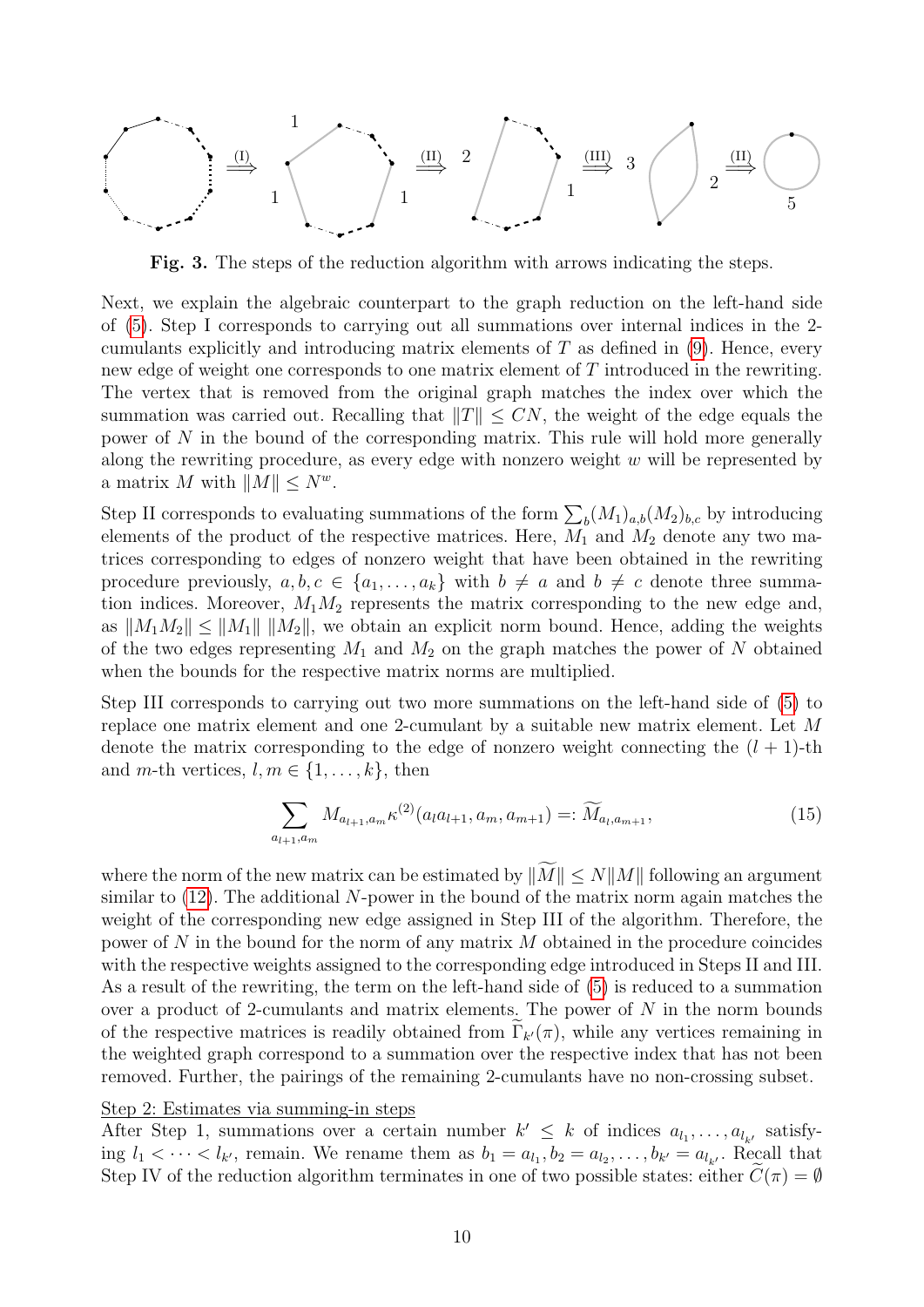or in  $(\Gamma_{k'}(\pi), C(\pi))$  any two edges adjacent to an edge with nonzero weight belong to different pairings.

Assume first that Step 1 reduces the graph  $(\Gamma_k, C(\pi))$  to a single vertex  $b_1$  connected to itself by an edge of weight  $k/2$ . Recall that this full reduction occurs whenever  $\pi$  is non-crossing. The corresponding term involving 2-cumulants thus equals

$$
\sum_{b_1} M_{b_1,b_1} = \text{tr}(M),
$$

where M denotes the matrix corresponding to the loop in  $\tilde{\Gamma}_{k'}$ . By Step 1,  $||M|| \leq CN^{k/2}$ , giving  $|\text{tr}(M)| \leq CN^{k/2+1}$ . Hence, this term gives a leading contribution to [\(4\)](#page-2-2).

In the second case, i.e., whenever  $\pi$  is crossing, at least two pairings remain in  $\tilde{C}(\pi)$ . If  $M^{[j]}$ denotes a matrix that corresponds to an edge of weight j in  $\Gamma_{k'}$ , then  $||M^{[j]}|| \leq CN^{j}$ . Hence, by defining

<span id="page-10-0"></span>
$$
\left(\mathbf{x}^{[M,j]b_l}\right)_{b_{l+1}} := \frac{1}{N^j} M_{b_l, b_{l+1}}^{[j]}, \ b_{l+1} = 1, \dots, N
$$
\n(16)

with  $l \in \{1, \ldots, k'\}$  and  $k' + 1 = 1$ , we obtain a vector that satisfies

<span id="page-10-2"></span>
$$
\|\mathbf{x}^{[M,j]b_l}\|_2 \le C\tag{17}
$$

uniformly for any choice of  $b_l$ . Next, we sum in the vectors using the notation of Lemma [4.](#page-4-0) Going through the newly introduced vectors  $(16)$  in increasing order of the corresponding l, we can replace some of the indices in the remaining 2-cumulants by vectors by carrying out the summations over the corresponding index  $b_{l+1}$  explicitly. Since all vectors are defined from the rows of the respective matrices in [\(16\)](#page-10-0), summing over the corresponding  $b_{l+1}$  implies that the sum-in procedure always involves the first index of an index pair, i.e., at most two indices in each 2-cumulant are replaced by a vector. Moreover, the result neither involves summation over internal indices nor, as a consequence of Step III, an index that occurs in the same 2-cumulant both as a superscript of a vector and an argument. In Fig. [4](#page-10-1) we visualize the rewriting and summing in procedure for the term on the left of Fig. [2.](#page-6-0) The small arrows in Fig. [4](#page-10-1) point to the index that will be summed in. Again, edge weights that are equal to zero are left out.

<span id="page-10-1"></span>

Fig. 4. Visualization of the rewriting and summing in for a crossing partition.

The term obtained after the sum-in procedure is now tractable by recursive summation as illustrated in Examples [3](#page-3-4) and [5.](#page-6-5) We give the algorithm below.

Step i Identify the index  $b_l$  in the sum with the smallest subscript l. Whenever the index occurs both as a superscript of a vector and an argument, start the procedure with the 2-cumulant that involves  $b_l$  as an argument. Otherwise, use an estimate similar to [\(6\)](#page-3-5) with  $a_1$  replaced by  $b_l$  and start the procedure with the 2-cumulant that involves  $b_l$ .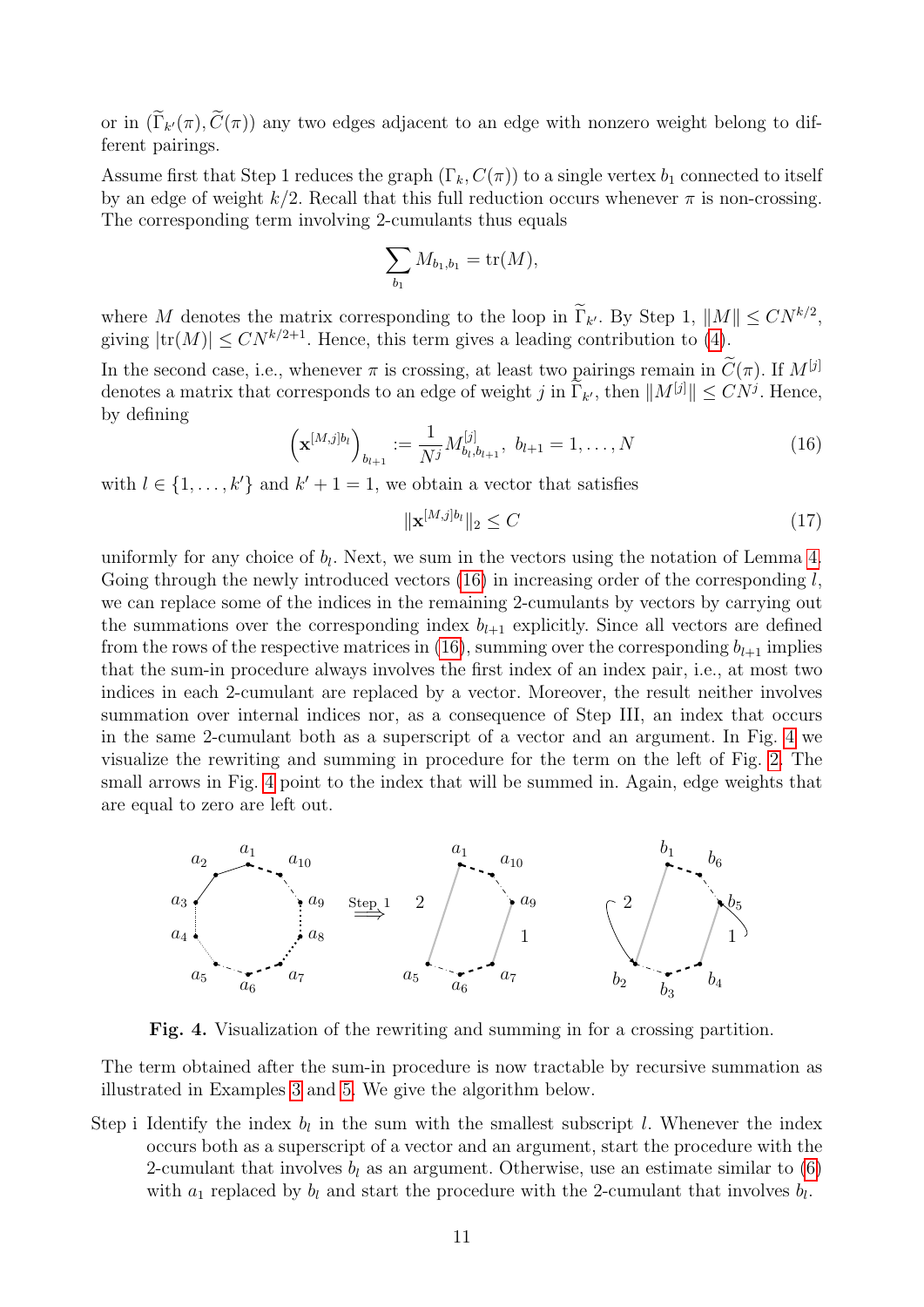- Step ii Isolate the chosen 2-cumulant and perform the summation over the indices it involves similar to [\(14\)](#page-7-0). Whenever an index occurs both as a superscript of a vector and an argument in this step, carry out the summation for the 2-cumulant that involves the index as an argument and use the uniform bound [\(17\)](#page-10-2) for the vector.
- Step iii Repeat Step ii, i.e., identify the index  $b_l$  in the remaining sum with the smallest l and carry out Step ii for the 2-cumulant that involves  $b_l$  as an argument until all summations have been performed.

Note in particular that the bounds obtained from Lemmas [2](#page-3-3) and [4](#page-4-0) in Step ii follow [\(CR\)](#page-2-3).

It remains to collect the factors  $N<sup>j</sup>$  resulting from the normalization [\(16\)](#page-10-0). To check the validity of  $(CR)$ , we compare the number of summations that were carried out and the order of the bound that is obtained in exchange. First, observe that introducing each matrix element of  $T^j$  requires carrying out summations over  $2j - 1$  consecutive indices while  $||T^j|| \leq CN^j$ . or  $I^{\beta}$  requires carrying out summations over  $2j - 1$  consecutive indices while  $||I^{\beta}|| \leq C N^{\beta}$ .<br>Hence, these matrix elements yield a factor  $\sqrt{N}$  more than prescribed by [\(CR\)](#page-2-3) if estimated trivially. Moreover, carrying out a rewriting step corresponding to Step II or III on the graph does not change this fact. Indeed, if the matrix elements of  $M_1$  and  $M_2$  are obtained from carrying out  $2j_1 - 1$  and  $2j_2 - 1$  summations and the matrices are bounded by  $CN^{j_1}$ and  $CN^{j_2}$  in norm, respectively, then the matrix elements of  $M_1M_2$  account for  $2(j_1+j_2)-1$ summations while the matrix itself obeys a norm bound of order  $N^{j_1+j_2}$ . Similarly, if the matrix elements of M are obtained from carrying out  $2j - 1$  summations and  $||M|| \leq CN^{j}$ , then the matrix elements of M in [\(15\)](#page-9-1) account for two more summations, i.e.,  $2(j+1)-1$  in total, while the power of N in the norm bound is increased by one. Since along the sum-in procedure one additional summation is carried out per matrix to replace an index by a vec-proceaure one additional summation is carried out per matrix to replace an index by a vector of the form [\(16\)](#page-10-0) after the rewriting of the term, the additional factor of  $\sqrt{N}$  per matrix is balanced out such that all estimates obtained subject to [\(CR\)](#page-2-3).

Hence, at most  $k + 1$  powers of  $\sqrt{N}$  are collected from bounding the k summations with Hence, at most  $\kappa + 1$  powers of  $\sqrt{N}$  are collected from bounding the  $\kappa$  summations with the extra factor  $\sqrt{N}$  being obtained whenever an estimate similar to [\(6\)](#page-3-5) is used to start the recursive summation procedure. Thus, the bound is of order  $N^{-1/2}$  here, i.e., stronger than [\(5\)](#page-3-1), showing that all crossing pairings are subleading. This completes the proof of [\(5\)](#page-3-1).

## <span id="page-11-0"></span>3 Proof of [\(3\)](#page-2-1) in the General Case

Let now  $k \geq 1$  be arbitrary. We aim to show that

<span id="page-11-1"></span>
$$
N^{-k/2-1} \Big| \sum_{a_1, \dots, a_k} \prod_{B \in \pi} \kappa^{(|B|)}(a_j a_{j+1} | j \in B) \Big| \le C(k)
$$
 (18)

for all  $\pi \in \Pi_k$ . This would complete the proof of [\(3\)](#page-2-1) via [\(4\)](#page-2-2). We start by proving the necessary bounds for j-cumulants with  $j \geq 3$  and give the proof of [\(18\)](#page-11-1) in Section [3.1.](#page-15-0) Note that no internal index is summed up below.

<span id="page-11-5"></span>Lemma 6. Assume that [\(A3\)](#page-1-0) holds. Then

$$
\sum_{a_1, a_2, a_3, a_4} |\kappa^{(3)}(a_1 a_2, a_3 a_4, a_5 a_6)| \le C,\tag{19}
$$

<span id="page-11-4"></span><span id="page-11-3"></span><span id="page-11-2"></span>
$$
\sum_{a_1,\dots,a_5} |\kappa^{(3)}(a_1 a_2, a_3 a_4, a_5 a_6)| \le CN,
$$
\n(20)

$$
\sum_{a_1,\dots,a_6} |\kappa^{(3)}(a_1 a_2, a_3 a_4, a_5 a_6)| \le CN^2 \tag{21}
$$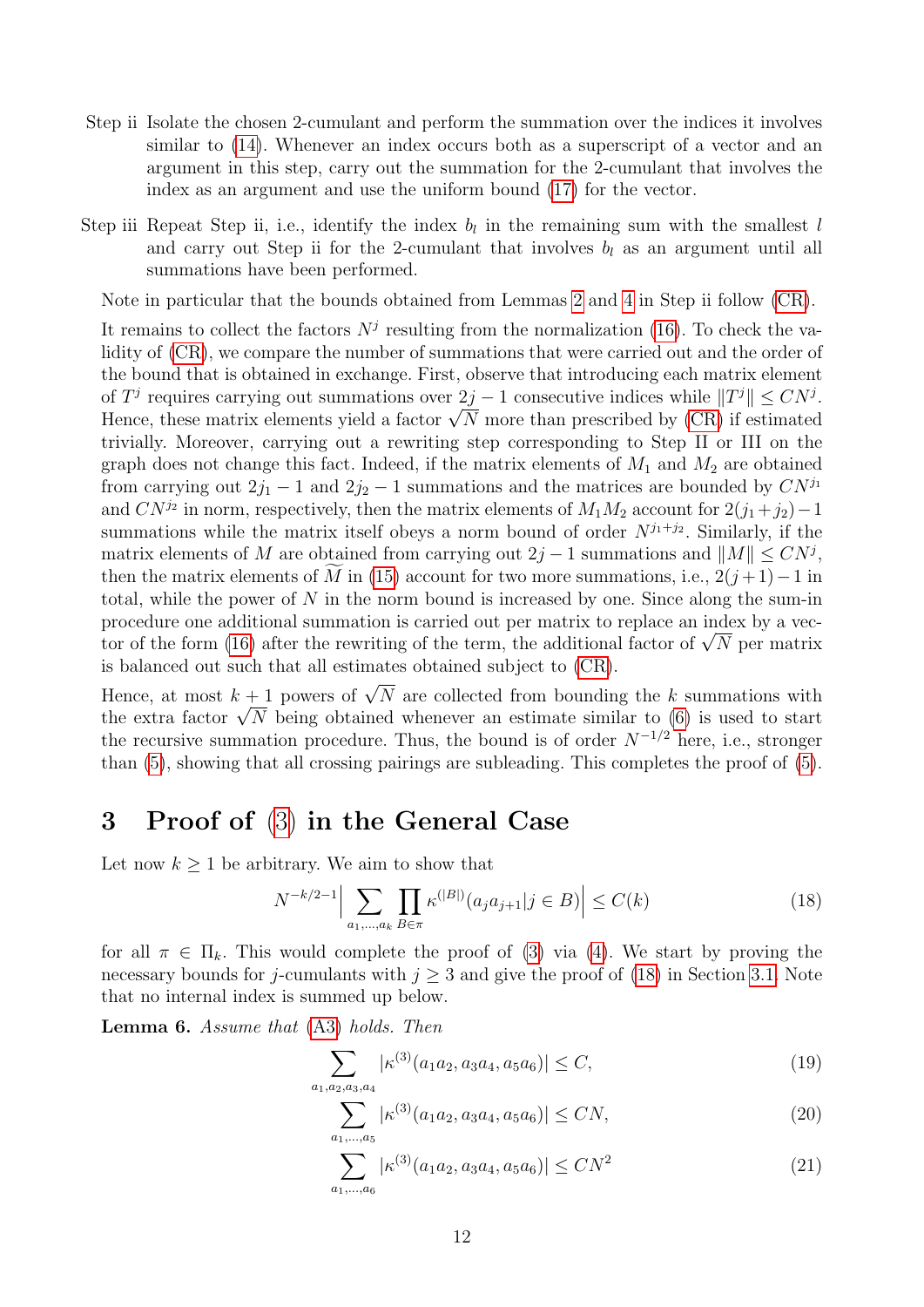#### uniformly for any choice of the unsummed indices. In particular, the estimates follow [\(CR\)](#page-2-3).

Proof. Applying [\(2\)](#page-1-3) to the 3-cumulant in [\(19\)](#page-11-2) and taking the maximum in a suitable way in the resulting terms, we obtain, e.g.,

$$
\sum_{a_1,\dots,a_4} |\kappa^{(2)}(a_1a_2,a_3a_4)\kappa^{(2)}(a_3a_4,a_5a_6)| \leq \left(\max_{a_3,a_4} \sum_{a_1,a_2} |\kappa^{(2)}(a_1a_2,a_3a_4)|\right) \sum_{a_3,a_4} |\kappa^{(2)}(a_3a_4,a_5a_6)|,
$$

as well as similar bounds for the terms corresponding to the other possible spanning trees. Hence, the summation over up to two index pairs is bounded by a constant, giving [\(19\)](#page-11-2). The remaining estimates [\(20\)](#page-11-3) and [\(21\)](#page-11-4) readily follow, as the additional summations yield a factor of N or  $N^2$ , respectively.  $\Box$ 

Observe that the bounds given in [\(19\)](#page-11-2) and [\(20\)](#page-11-3) imply that, e.g.,

<span id="page-12-1"></span>
$$
\sum_{a_2} |\kappa^{(3)}(a_1 a_2, a_2 a_3, a_4 a_5)| \le \sum_{a_2, a_2'} |\kappa^{(3)}(a_1 a_2, a_2' a_3, a_4 a_5)| \le C \le C\sqrt{N}
$$
 (22)

uniformly for any choice of the unsummed indices. In particular, the estimates comply with [\(CR\)](#page-2-3) and there is no need to perform summations over internal indices separately as in Section [2.](#page-3-0) The only exception occurs for  $k = 3$ , where one obtains

<span id="page-12-0"></span>
$$
\sum_{a_1, a_2, a_3} |\kappa^{(3)}(a_1 a_2, a_2 a_3, a_3 a_1)| \leq \sum_{a_1, a_2, a_3, a'_1, a'_2, a'_3} |\kappa^{(3)}(a_1 a_2, a'_2 a_3, a'_3 a'_1)| \leq CN^2 \tag{23}
$$

instead of the bound of order  $N^{3/2}$  prescribed by the counting rule. As [\(23\)](#page-12-0) is the only term for  $k = 3$  due to [\(A1\)](#page-1-4), and  $k/2 + 1 = 5/2$ , it follows that [\(3\)](#page-2-1) holds for  $k = 3$ . Hence, we can exclude the  $k = 3$  case from the following analysis and assume that all estimates for 3-cumulants with or without internal indices comply with [\(CR\)](#page-2-3). Similarly to Lemma [4,](#page-4-0) we define

<span id="page-12-5"></span>
$$
\kappa^{(3)}(\mathbf{x}a_2, a_3a_4, a_5a_6) := \sum_{a_1} \kappa^{(3)}(a_1a_2, a_3a_4, a_5a_6)x_{a_1}
$$
\n(24)

for  $\mathbf{x} \in \mathbb{R}^N$  with terms such as  $\kappa^{(3)}(\mathbf{x}a_2, a_3\mathbf{y}, a_5a_6)$  being defined in the same way. Again, we follow the convention that vectors only occur as the first index of every index pair.

<span id="page-12-6"></span>**Lemma 7.** Assume that [\(A3\)](#page-1-0) holds and let  $\mathbf{x}, \mathbf{y}, \mathbf{z} \in \mathbb{R}^N$ . Then the summation over any number of indices of  $|\kappa^{(3)}(\mathbf{x}a_2, a_3a_4, a_5a_6)|, |\kappa^{(3)}(\mathbf{x}a_2, \mathbf{y}a_4, a_5a_6)|,$  or  $|\kappa^{(3)}(\mathbf{x}a_2, \mathbf{y}a_4, \mathbf{z}a_6)|$  satisfies [\(CR\)](#page-2-3). Thus, for one vector we, e.g., have

<span id="page-12-3"></span><span id="page-12-2"></span>
$$
\sum_{a_2} |\kappa^{(3)}(\mathbf{x}a_2, a_3a_4, a_5a_6)| \le CN^{1/2} \|\mathbf{x}\|_2,
$$
\n(25)

<span id="page-12-4"></span>
$$
\sum_{a_2, a_4} |\kappa^{(3)}(\mathbf{x}a_2, a_3a_4, a_5a_6)| \le CN \|\mathbf{x}\|_2
$$
\n(26)

uniformly for any choice of the unsummed indices. Similar bounds hold if two or three vectors are involved, respectively, e.g.,

$$
\sum_{a_5} |\kappa^{(3)}(\mathbf{x}a_2, \mathbf{y}a_4, a_5a_6)| \le CN^{1/2} \|\mathbf{x}\|_2 \|\mathbf{y}\|_2,
$$
\n
$$
\sum_{a_2} |\kappa^{(3)}(\mathbf{x}a_2, \mathbf{y}a_4, \mathbf{z}a_6)| \le CN^{1/2} \|\mathbf{x}\|_2 \|\mathbf{y}\|_2 \|\mathbf{z}\|_2.
$$
\n(27)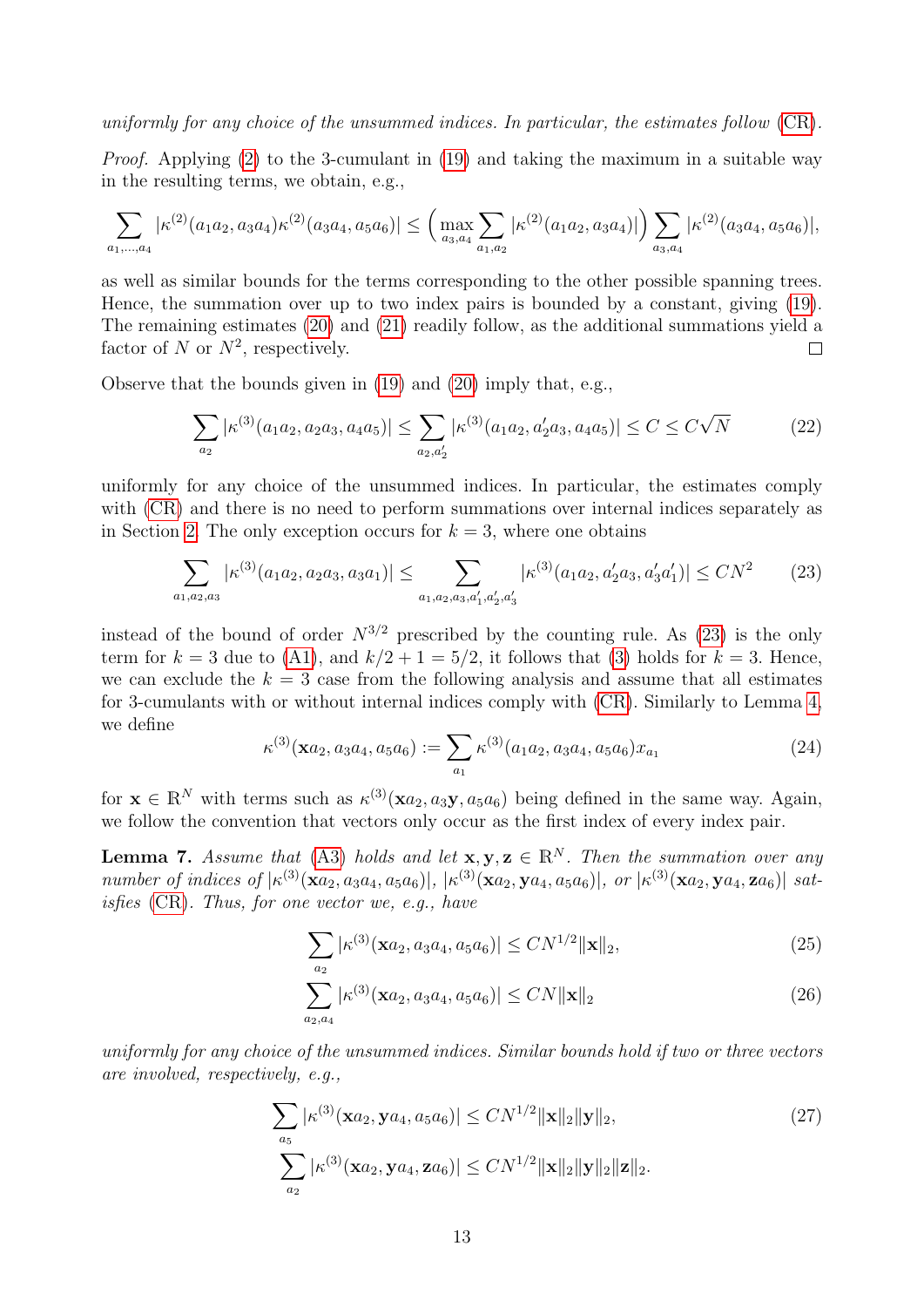Moreover, we have bounds that are stronger than [\(CR\)](#page-2-3) by a factor of  $\sqrt{N}$  for every summation that is carried out over two consecutive indices belonging to different index pairs, e.g.,

<span id="page-13-1"></span>
$$
\sum_{a_4, a_5} |\kappa^{(3)}(\mathbf{x}a_2, a_3a_4, a_5a_6)| \le CN^{1/2} \|\mathbf{x}\|_2.
$$
 (28)

$$
\sum_{a_2,\dots,a_6} |\kappa^{(3)}(\mathbf{x}a_2,a_3a_4,a_5a_6)| \le CN^{3/2} \|\mathbf{x}\|_2,
$$
\n(29)

<span id="page-13-4"></span><span id="page-13-2"></span>
$$
\sum_{a_4, a_5} |\kappa^{(3)}(\mathbf{x}a_2, \mathbf{y}a_4, a_5a_6)| \le CN^{1/2} \|\mathbf{x}\|_2 \|\mathbf{y}\|_2.
$$
 (30)

In particular, for 3-cumulants, a summation over an internal index also contributes at most *in particular, jo*<br>*a factor of*  $\sqrt{N}$ .

Proof. The proof is divided into three general arguments. First, as the bounds obtained in Lemma [6](#page-11-5) are stronger than [\(CR\)](#page-2-3), estimating the vector elements by  $\max_j |v_j| \le ||\mathbf{v}||_2$ for  $\mathbf{v} = \mathbf{x}, \mathbf{y}, \mathbf{z}$ , respectively, and performing the summation directly yields the desired estimate in most cases. Whenever this argument does not yield a sufficiently strong bound, we apply the Cauchy-Schwarz inequality similar to the proof of Lemma [4.](#page-4-0) Lastly, it remains to check that the estimates obtained are strong enough to satisfy the second part of the lemma and also comply with [\(CR\)](#page-2-3) if summation over internal indices is included. As the latter can be treated by introducing additional summation labels similar to [\(22\)](#page-12-1), it is enough to derive suitable bounds for distinct  $a_1, \ldots, a_6$ .

Assume first that the 3-cumulant involves only one vector. Here, estimating  $|x_j| \le ||\mathbf{x}||_2$  and applying [\(19\)](#page-11-2) yields

<span id="page-13-3"></span><span id="page-13-0"></span>
$$
\sum_{a_2, a_3, a_4} |\kappa^{(3)}(\mathbf{x}a_2, a_3a_4, a_5a_6)| \le ||\mathbf{x}||_2 \sum_{a_1, \dots, a_4} |\kappa^{(3)}(a_1a_2, a_3a_4, a_5a_6)| \le C ||\mathbf{x}||_2, \tag{31}
$$

which immediately implies  $(25)$  and  $(26)$ . The same N-independent bound as  $(31)$  holds if one sums over  $a_2, a_5, a_6$  instead. Whenever all three index pairs are involved in the summa-tion, Lemma [6](#page-11-5) implies a bound of order  $N$ , i.e.,

$$
\sum_{a_2,\dots,a_5} |\kappa^{(3)}(\mathbf{x}a_2,a_3a_4,a_5a_6)| \le ||\mathbf{x}||_2 \sum_{a_1,\dots,a_5} |\kappa^{(3)}(a_1a_2,a_3a_4,a_5a_6)| \le CN \|\mathbf{x}\|_2,
$$
 (32)

and the same estimate holds if the summation over some other index  $a_2, \ldots, a_5$  is left out instead of  $a_6$ . In particular, all summations over two, three and four distinct indices yield a bound of at most order  $N$ , which complies with  $(CR)$ . The validity of  $(CR)$  for summation over five distinct indices follows from [\(21\)](#page-11-4).

Now we prove [\(28\)](#page-13-1) and [\(29\)](#page-13-2) by applying [\(2\)](#page-1-3) and estimating one 2-cumulant in the bound similar to [\(7\)](#page-5-1) in the proof of Lemma [4.](#page-4-0) This leads to

$$
\sum_{a_1, a_3, a_5} |x_{a_1} \kappa^{(2)}(a_1 a_2, a_3 a_4) \kappa^{(2)}(a_3 a_4, a_5 a_6)|
$$
  

$$
\leq \left( \max_{a_3} \sum_{a_5} |\kappa^{(2)}(a_3 a_4, a_5 a_6)| \right) \sum_{a_1, a_3} |x_{a_1} \kappa^{(2)}(a_1 a_2, a_3 a_4)| \leq C N^{1/2} ||\mathbf{x}||_2,
$$

which, together with similar estimates obtained for the other possible spanning trees on the complete graph on three vertices, proves [\(28\)](#page-13-1). The estimate in [\(29\)](#page-13-2) follows similarly.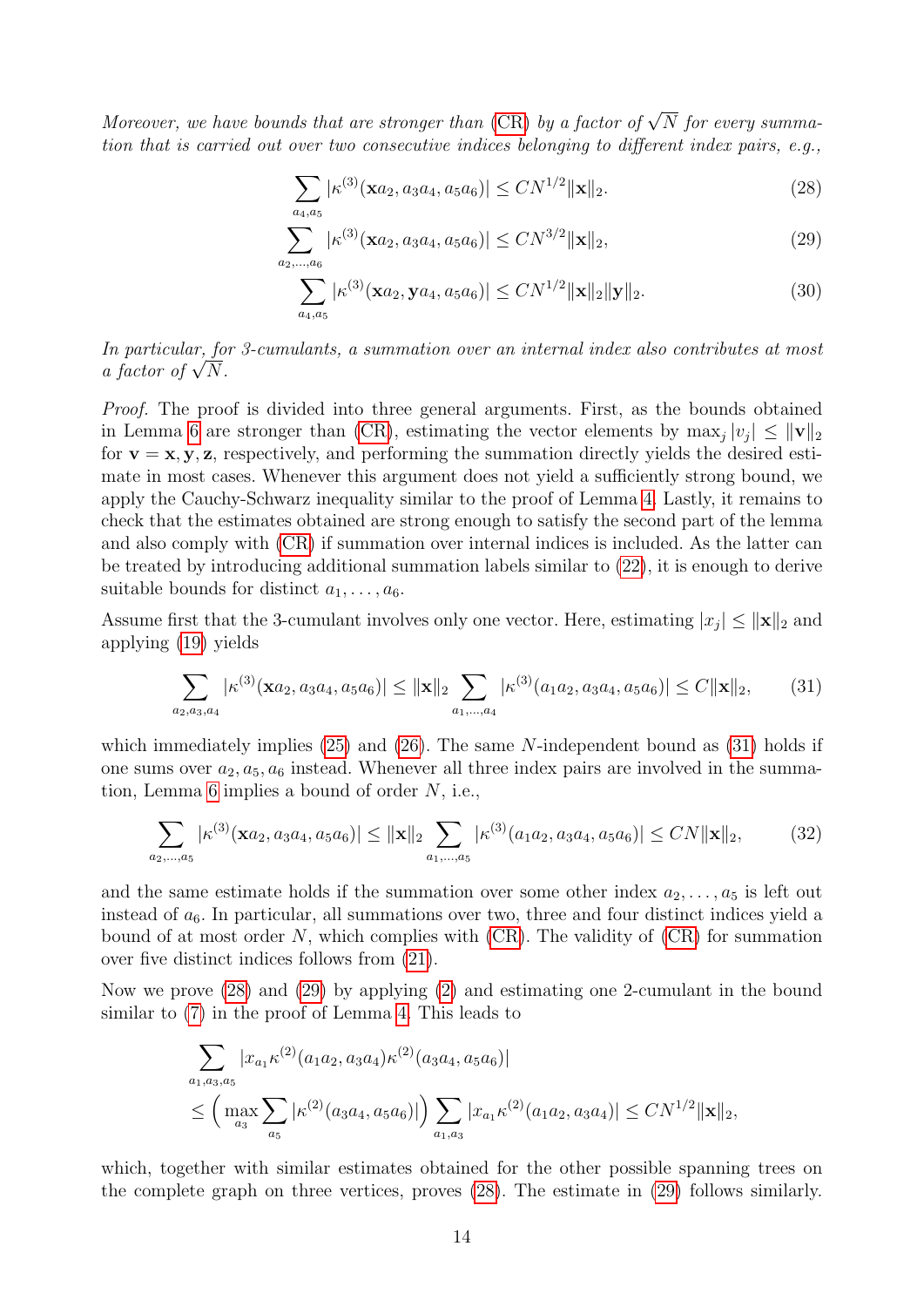Applying [\(22\)](#page-12-1) and [\(32\)](#page-13-3) implies the remaining stronger bounds for the second part of the lemma, which completes the proof for  $\kappa^{(3)}(\mathbf{x}a_2, a_3a_4, a_5a_6)$ .

Next, assume that two vectors are involved in  $\kappa^{(3)}$ . Here, estimating  $|x_j| \le ||\mathbf{x}||_2$  and  $|y_j| \le ||\mathbf{y}||_2$ , applying [\(19\)](#page-11-2) yields

$$
\sum_{a_2,a_4} |\kappa^{(3)}(\mathbf{x}a_2,\mathbf{y}a_4,a_5a_6)| \le ||\mathbf{x}||_2 ||\mathbf{y}||_2 \sum_{a_1,\dots,a_4} |\kappa^{(3)}(a_1a_2,a_3a_4,a_5a_6)| \le C ||\mathbf{x}||_2 ||\mathbf{y}||_2.
$$
 (33)

Further, arguing similarly to [\(7\)](#page-5-1) gives

<span id="page-14-0"></span>
$$
\sum_{a_1, a_3, a_5} |x_{a_1} y_{a_3} \kappa^{(2)}(a_3 a_4, a_5 a_6) \kappa^{(2)}(a_5 a_6, a_1 a_2)| \leq C N^{1/2} ||\mathbf{x}||_2 ||\mathbf{y}||_2,
$$

which, together with bounds of at most order  $N^{1/2}$  for the terms corresponding to the other possible spanning trees, implies [\(27\)](#page-12-4). An analogous estimate holds for summation over  $a_6$ , showing the validity of [\(CR\)](#page-2-3) for a single summation. The remaining cases for summation over distinct indices follow similar to [\(33\)](#page-14-0) by applying [\(20\)](#page-11-3) and [\(21\)](#page-11-4).

Note, however, that the above bounds are again not sufficient to imply [\(CR\)](#page-2-3) for summation over internal indices. Arguing as in the proof of Lemma [4](#page-4-0) yields the stronger estimate

$$
\sum_{a_1,a_3,a_4,a_5} |x_{a_1}y_{a_3}\kappa^{(2)}(a_1a_2,a_3a_4)\kappa^{(2)}(a_3a_4,a_5a_6)| \le CN^{1/2} \|\mathbf{x}\|_2 \|\mathbf{y}\|_2.
$$

Again, one can estimate similarly for the terms corresponding to the other possible spanning trees, which implies [\(30\)](#page-13-4). Lastly, one needs to check that also

$$
\sum_{a_2,a_4,a_5} |\kappa^{(3)}(\mathbf{x}a_2,\mathbf{y}a_4,a_4a_5)| \leq \sum_{a_2,a_4,a_5,a_4'} |\kappa^{(3)}(\mathbf{x}a_2,\mathbf{y}a_4,a_4'a_5)| \leq CN^{3/2} \|\mathbf{x}\|_2 \|\mathbf{y}\|_2,
$$

which follows from a similar argument. This completes the proof for  $\kappa^{(3)}(\mathbf{x}a_2, \mathbf{y}a_4, a_5a_6)$ .

For 3-cumulants that involve three vectors, note that writing out the term similar to [\(24\)](#page-12-5) already involves all three index pairs. Whenever two summations are carried out, the estimates obtained from Lemma [6](#page-11-5) comply with [\(CR\)](#page-2-3), e.g.,

$$
\sum_{a_2,a_4} |\kappa^{(3)}(\mathbf{x}a_2,\mathbf{y}a_4,\mathbf{z}a_6)| \leq ||\mathbf{x}||_2 ||\mathbf{y}||_2 ||\mathbf{z}||_2 \sum_{a_1,...,a_5} |\kappa^{(3)}(a_1a_2,a_3a_4,a_5a_6)| \leq CN ||\mathbf{x}||_2 ||\mathbf{y}||_2 ||\mathbf{z}||_2,
$$

but a different argument is needed for estimating zero, one, or three summations. Here, arguing as in the proof of Lemma [4](#page-4-0) gives

$$
\sum_{a_2} \sum_{a_1, a_3, a_5} |x_{a_1} y_{a_3} z_{a_5} \kappa^{(2)}(a_1 a_2, a_3 a_4) \kappa^{(2)}(a_3 a_4, a_5 a_6)|
$$
  
\n
$$
\leq ||\mathbf{z}||_2 \Big( \max_{a_3} \sum_{a_5} |\kappa^{(2)}(a_3 a_4, a_5 a_6)| \Big) \sum_{a_1, a_2, a_3} |x_{a_1} y_{a_3} \kappa^{(2)}(a_1 a_2, a_3 a_4)| \leq C ||\mathbf{x}||_2 ||\mathbf{y}||_2 ||\mathbf{z}||_2
$$

together with similar N-independent bounds for the terms corresponding to the other possible spanning trees. By a similar argument, we obtain a bound of order  $N$  for three summations. As internal indices cannot occur here, the proof of the lemma is complete.  $\Box$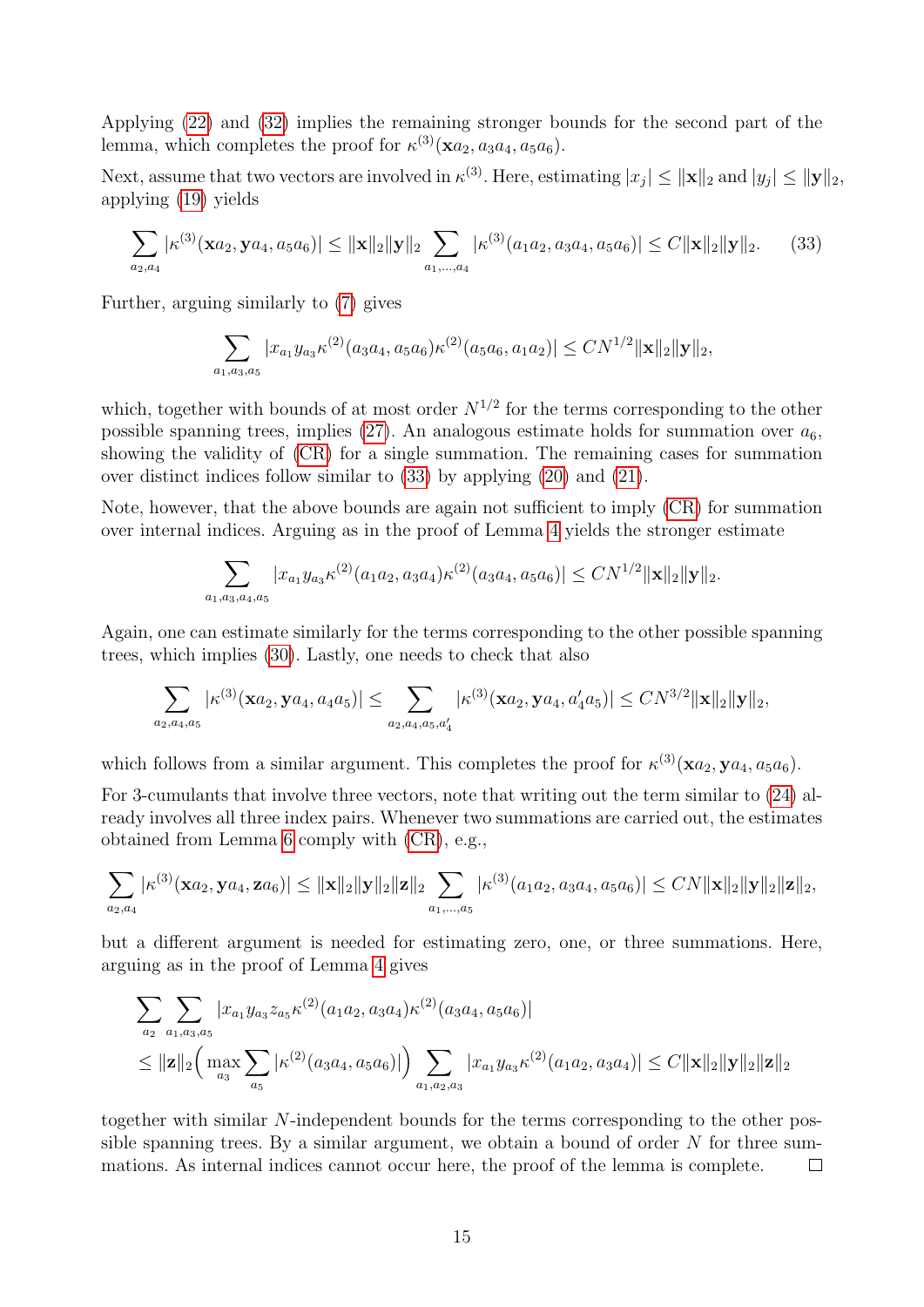Lastly, we derive the necessary estimates to incorporate cumulants of order four and higher. As no exceptions similar to [\(23\)](#page-12-0) occur, we directly include summations over internal indices into the bound.

<span id="page-15-1"></span>**Lemma 8.** Assume that [\(A3\)](#page-1-0) holds and let  $j \geq 4$ . Then

$$
\sum_{a_1,\dots,a_{2j}} |\kappa^{(j)}(a_1 a_2,\dots,a_{2j-1} a_{2j})| \leq C N^2.
$$

Proof. After applying [\(2\)](#page-1-3), bound the term by considering all possible spanning trees on the complete graph on  $j$  vertices. Starting the summation at the leaves of the respective tree, sum up one index pair of each 2-cumulant. Continuing the procedure until the root of the tree is reached, an N-independent bound is obtained in every step. Finally, a summation over all four indices of the last 2-cumulant remains, which yields the claimed bound of order  $N^2$  by applying the last estimate of Lemma [2.](#page-3-3)  $\Box$ 

Note that Lemma [8](#page-15-1) in particular implies that

$$
\sum_{a_1,\dots,a_j} |\kappa^{(j)}(a_1a_2,a_2a_3,a_3a_4,\dots,a_ja_1)| \leq \sum_{a_1,\dots,a_j,a'_1,\dots,a'_j} |\kappa^{(j)}(a_1a_2,a'_2a_3,\dots,a'_ja'_1)| \leq CN^2
$$

for any  $j \geq 4$  such that no special treatment is needed for [\(CR\)](#page-2-3). Moreover, whenever  $j \geq 5$ , the bound is stronger than  $(CR)$ . However, Lemma [8](#page-15-1) only gives a bound of  $N^2$  independent of the number of summations carried out.

#### <span id="page-15-0"></span>3.1 Including 3-cumulants

Building on the proof of [\(5\)](#page-3-1), assume next that  $\pi \in \Pi_k$  is chosen such that  $|B| \in \{2,3\}$  for all  $B \in \pi$ . Here, we obtain the following bound.

<span id="page-15-3"></span>**Lemma 9.** Under assumptions [\(A1\)](#page-1-4)-[\(A3\)](#page-1-0), let  $k \geq 1$  and choose a partition  $\pi \in \Pi_k$ with  $|B| \in \{2,3\}$  for all  $B \in \pi$ . Then

<span id="page-15-2"></span>
$$
N^{-k/2-1} \sum_{a_1,\dots,a_k} \prod_{B \in \pi} |\kappa^{(|B|)}(a_j a_{j+1} | j \in B)| \le C(k). \tag{34}
$$

*Proof.* Excluding the case where  $|B| = 2$  for all  $B \in \pi$ , i.e., [\(5\)](#page-3-1), assume that the partition involves at least one set with three elements. To estimate the left-hand side of [\(34\)](#page-15-2), we extend the argument used in the proof of [\(5\)](#page-3-1) for crossing partitions. The first step is to sum up internal indices. Since the summation over internal indices in 3-cumulants does not interfere with [\(CR\)](#page-2-3), only the 2-cumulants that involve internal indices are considered here. Next, we sum in the matrix elements that were obtained from the rewriting and, in the third step, estimate the summation that remains.

#### Step 1: Rewriting

Consider the graph  $\Gamma_k$  and the (ordered) set  $E_k = \{(a_1, a_2), \ldots, (a_k, a_1)\}\.$  Similarly to the proof of [\(5\)](#page-3-1), we go through its elements one by one to extract an (ordered) set  $C(\pi)$  of groupings in which each element of  $E_k$  occurs exactly once. The elements of  $C(\pi)$  are pairs and 3-tuples from  $E_k$  corresponding to the 2- and 3-cumulants. By restricting the algorithm from the proof of [\(5\)](#page-3-1) to the pairs in  $C(\pi)$ , extract a weighted graph  $(\tilde{\Gamma}_{k'}(\pi), \tilde{C}(\pi))$  on  $k' \leq k$ vertices that corresponds to the term obtained from rewriting all summations over internal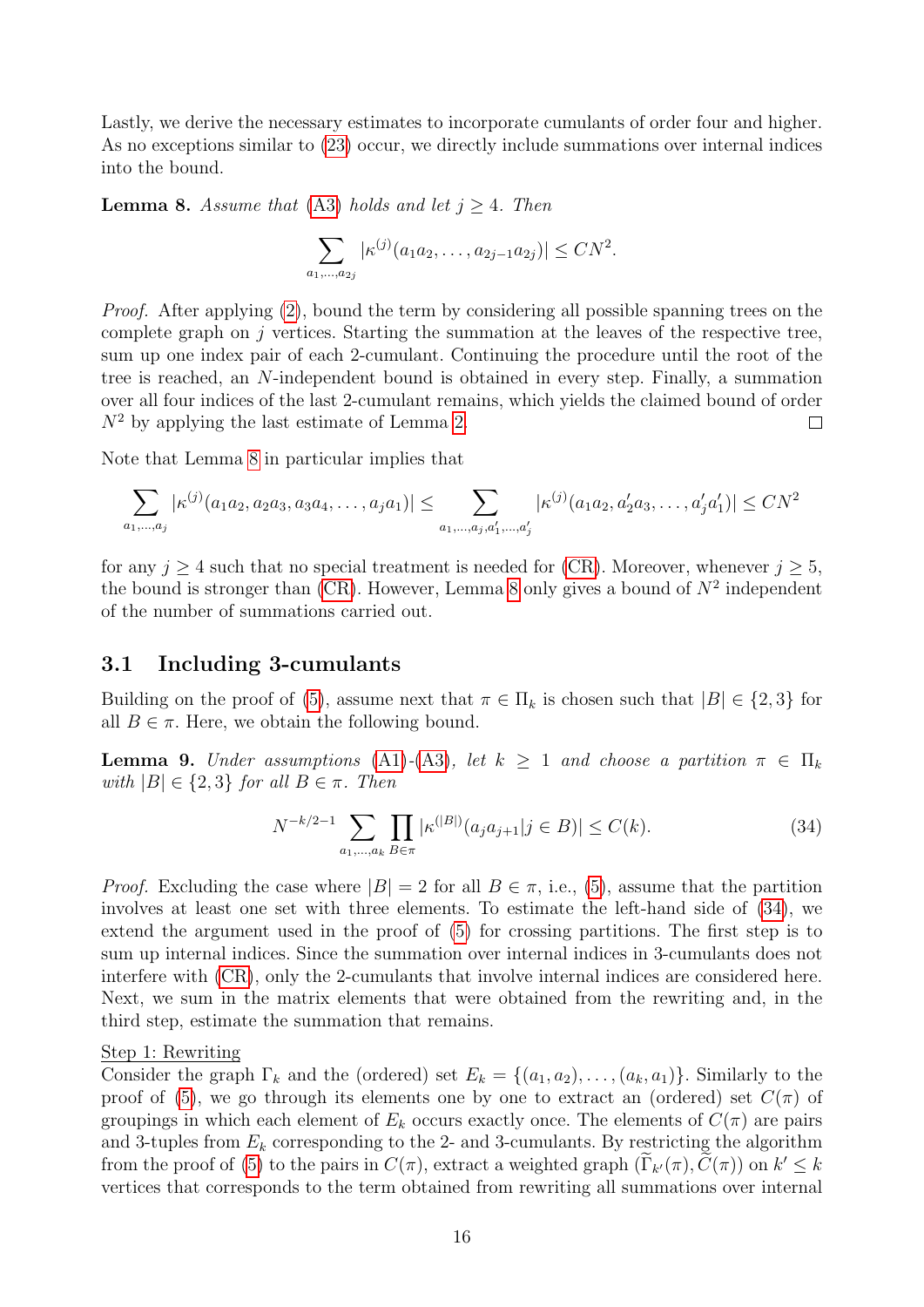indices in the 2-cumulants. Recall that the norm bounds for any matrix resulting from the rewriting procedure are recorded in  $\Gamma_{k'}(\pi)$  as the weights assigned to the edges. We rename the remaining k' summation indices as  $b_1, \ldots, b_{k'}$ . The resulting graph  $(\Gamma_{k'}(\pi), \tilde{C}(\pi))$  has the property that any two edges adjacent to an edge with nonzero weight do not belong to the same pair. However, they may still belong to the same 3-tuple, as 3-tuples directly transfer from  $C(\pi)$  to  $C(\pi)$ .

#### Step 2: Sum-In

Similar to the proof of [\(5\)](#page-3-1), we aim to rewrite the matrix elements obtained in Step 1 into vectors of the form [\(16\)](#page-10-0) and perform a sum-in procedure to replace some of the indices with vectors in the remaining 2- and 3-cumulants. Consider the possible subgraphs in which an edge with nonzero weight is adjacent to two edges that belong to the same 3-tuple. Here, rewriting and estimating the term using the vectors in [\(16\)](#page-10-0) fails similarly to the second part of Example [5](#page-6-5) such that the corresponding terms have to be treated differently. We visualize the respective subgraphs in Fig. [5](#page-16-0) below, where edges belonging to the same 3-tuple are indicated by the same color and  $w_j$  (resp.  $w_{j_1}, w_{j_2}$ ) denotes some nonzero edge weight. For simplicity, the labels of the individual vertices and edge weights that are equal to zero are left out and the remainder of the graph is indicated by horizontal dots.

<span id="page-16-0"></span>

Fig. 5. The three types of subgraphs to be considered separately.

Next, we gather the 3-cumulant and the matrix element(s) corresponding to the respective subgraphs in Fig. [5](#page-16-0) into one term that we refer to as type 1 (solid), type 2 (dashed) or type 3 (dotted), respectively. Note that the two solid and two dashed graphs look very similar, but are still not identical since the cyclic ordering breaks the symmetry. As a result of Step III of the algorithm used in the proof of [\(5\)](#page-3-1), any matrix element that does not occur in a term of type 1, 2 or 3 can be treated using the same sum-in procedure as in the proof of [\(5\)](#page-3-1), i.e., by applying [\(16\)](#page-10-0) and performing the summation over the corresponding  $b_{l+1}$ explicitly. Again, defining the vectors by the rows of the respective matrices ensures that only the first index of every index pair in the remaining 2- and 3-cumulants may be replaced by a vector. At this point, any separate matrix element occurs in a term of type 1, 2 or 3. Note that also up to one (types 1 and 3) or two (type 2) indices of the 3-cumulant in the respective terms may have been replaced by a vector along the sum-in procedure.

#### Step 3: Estimates

To estimate the remaining summations, we apply a recursive summation procedure similar to the proof of [\(5\)](#page-3-1). Recall that the summation over any number of indices of a 2- or 3-cumulant follows [\(CR\)](#page-2-3) by Lemmas [2,](#page-3-3) [4,](#page-4-0) [6,](#page-11-5) and [7.](#page-12-6) This includes in particular summations over internal indices in the 3-cumulants and any summation over internal indices of 2-cumulants resulting in the sum-in of the vectors in [\(16\)](#page-10-0). Hence, it remains to show that summations over terms of type 1, 2, and 3, respectively, comply with [\(CR\)](#page-2-3). Here, we estimate the matrix element or type 1, 2, and 3, respectively, comply with (CR). Here, we estimate the matrix element<br>or elements trivially by the norm of the corresponding matrix. This yields a factor of  $\sqrt{N}$ more than prescribed by the counting rule, which is compensated by applying the stronger bounds from Lemma [6](#page-11-5) or [7,](#page-12-6) respectively, for the 3-cumulant. We give the details below.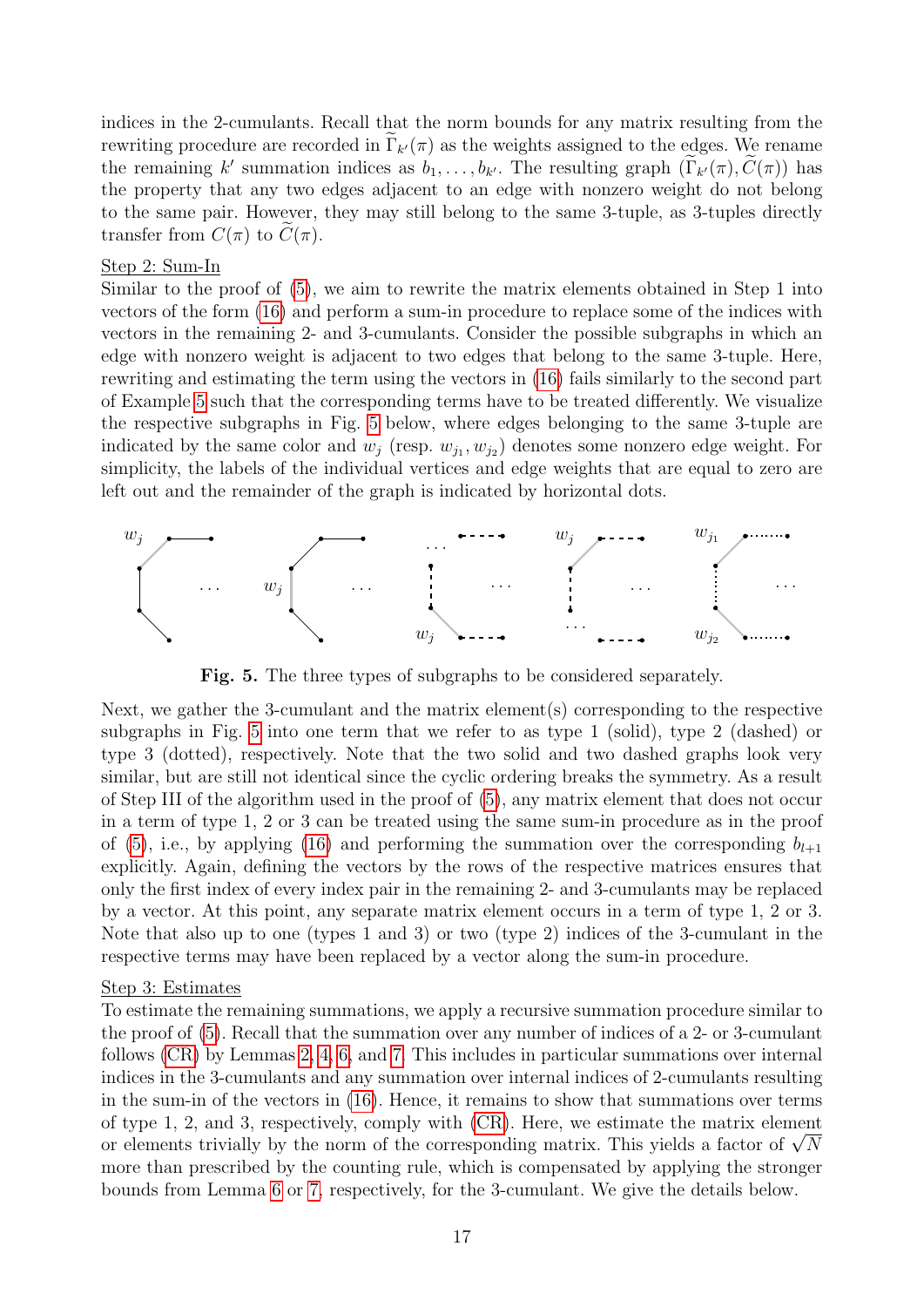Assume first that the summation on the left-hand side of [\(18\)](#page-11-1) reduces to one single term of type 1, with the internal index occurring, e.g., at  $b_4$ , or of type 3. We obtain from Lemma [6](#page-11-5) and [\(22\)](#page-12-1) that

$$
\sum_{b_1,\dots,b_5} |\kappa^{(3)}(b_1b_2,b_3b_4,b_4b_5)| \le CN^2, \quad \sum_{b_1,\dots,b_6} |\kappa^{(3)}(b_1b_2,b_3b_4,b_5b_6)| \le CN^2.
$$

Observe that these estimates are better than the bound prescribed by [\(CR\)](#page-2-3) by one or two Observe that these estimates are better than the bound prescribed by [\(CR\)](#page-2-3) by one factors of  $\sqrt{N}$ , respectively. Hence, the final bound for the term follows (CR) again.

Whenever a term of type 1, 2, or 3 is encountered along the recursive summation procedure, we argue similarly. Recall that Step ii used in the proof of [\(5\)](#page-3-1) requires summing over all remaining indices for every 2-cumulant that is encountered. For terms of type 1, 2, or 3, we modify this step and sum up all but one (type 1 and 3) or two (type 2) indices instead, always leaving the index  $b_l$  for the largest value of l in each connected subgraph unsummed. The index or indices that are left out always belong to another 2- or 3-cumulant or term of type 1, 2, or 3 and are thus considered in later steps of the procedure. The summation rule is visualized in Fig. [6](#page-17-0) below, where the large dots denote the indices that will be summed up after estimating the matrix element(s) trivially.

<span id="page-17-0"></span>

Fig. 6. The summation rule for terms of type 1, 2 and 3.

For the terms of type 1 or 3, leaving one index of the respective 3-cumulant unsummed always For the terms of type 1 or 3, leaving one index of the respective 3-cumulant unsummed always<br>allows for a bound of order N by Lemma [6](#page-11-5) or [\(32\)](#page-13-3), i.e., at least  $(\sqrt{N})^2$  better than [\(CR\)](#page-2-3) ahows for a bound of order N by Lemma 6 or  $(32)$ , i.e., at least  $(\sqrt{N})^2$  better than  $(\text{CR})$  would give, which compensates for the additional factor of  $\sqrt{N}$  or N from estimating the matrix elements, respectively. The same holds for terms of type 2. Note, however, that due to the dashed subgraphs in Fig. [6](#page-17-0) having two connected components, we may also encounter the case that only two summations remain. Here, we apply [\(19\)](#page-11-2), [\(28\)](#page-13-1) or [\(30\)](#page-13-4) whenever the 3-cumulant involves zero, one or two vectors, respectively. This allows to estimate the remaining two summations by a bound of at most order  $N^{1/2}$ , showing that [\(CR\)](#page-2-3) holds again. Hence, we can apply a similar recursive summation procedure as used in the proof of [\(5\)](#page-3-1) given by the following modified algorithm.

- Step i Identify the summation index  $b_l$  occurring in a term of type 1, 2 or 3 that corresponds to the smallest subscript l. If there are no such terms, carry out Step i as in the proof of [\(5\)](#page-3-1), possibly choosing an index occuring in a 3-cumulant.
- Step ii If the chosen index occurs in a term of type 1, 2 or 3, estimate the corresponding matrix element(s) using the bound for the matrix norm, then isolate the corresponding 3 cumulant and perform the summation according to Fig. [6.](#page-17-0) Otherwise, carry out Step ii as in the proof of [\(5\)](#page-3-1), possibly applying Lemma [6](#page-11-5) or [7](#page-12-6) if the index chosen in Step i occurs in a 3-cumulant.
- Step iii Identify the index  $b_l$  in the remaining sum that corresponds to the smallest subscript  $l$ and carry out Step ii until all summations have been evaluated.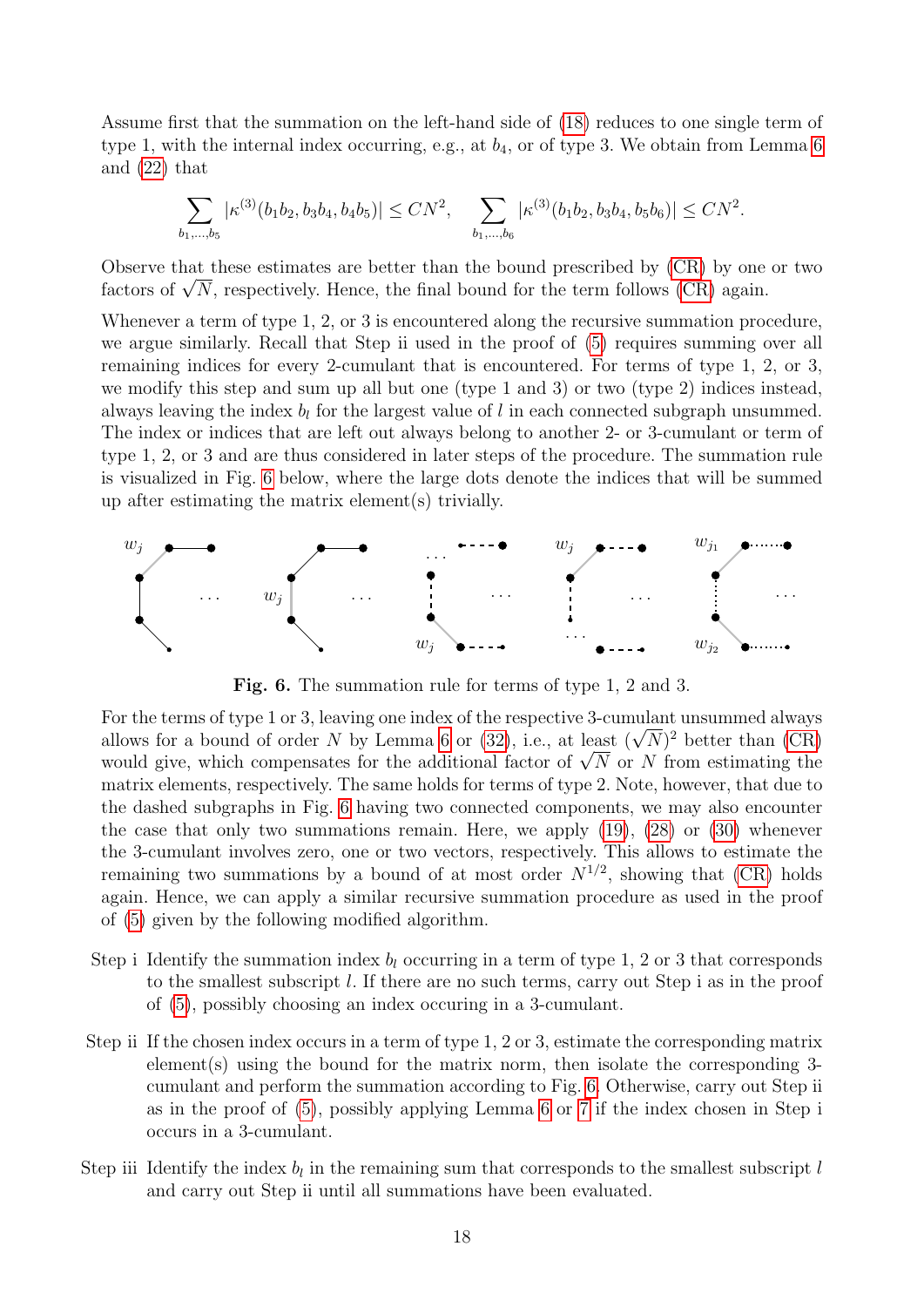Note that starting the summation with estimating a matrix element breaks the cyclic structure of the graph similarly to [\(6\)](#page-3-5). Further, we have shown that all estimates obtained in Step ii follow [\(CR\)](#page-2-3). The final bound for the sum obtained at the end of the procedure is thus at most of order  $N^{k/2+1/2}$ , showing that we obtain a sub-leading contribution to [\(4\)](#page-2-2) if the term on the left-hand side of [\(18\)](#page-11-1) involves 3-cumulants.  $\Box$ 

#### 3.2 Including Cumulants of Order Four and Higher

With the necessary tools established, we proceed to estimating the summation [\(18\)](#page-11-1) in the general case, i.e., when we have cumulants (tuples) of arbitrary order.

*Proof of* [\(18\)](#page-11-1). Let  $k \in \mathbb{N}$  and  $\pi \in \Pi_k$  be arbitrary. Excluding the cases already considered, we can assume that  $k \geq 4$  and that the partition includes at least one set of four or more elements. As the term on the left-hand side of [\(18\)](#page-11-1) may involve summations over internal indices in 2-cumulants, we first follow Step 1 of the proof of Lemma [9,](#page-15-3) treating j-cumulants for  $j > 3$  similar to the 3-cumulants. The term resulting from this procedure is a product of cumulants of order three and higher, 2-cumulants that do not involve internal indices and the matrix elements corresponding to the edges of nonzero weight in  $(\Gamma_{k'}(\pi), C(\pi))$ . Again, we rename the indices remaining after the rewriting step as  $b_1, \ldots, b_{k'}$ . Next, we follow Step 2 of the proof of Lemma [9](#page-15-3) to incorporate some of the matrix elements into the remaining 2- and 3-cumulants by applying the sum-in procedure. Further, any matrix elements occurring in a term of type 1, 2 or 3 (see Fig. [5\)](#page-16-0) are gathered together with the corresponding 3-cumulant. Assume first that the partition  $\pi$  is chosen such that all matrix elements remaining after the sum-in procedure are associated with a term of type 1, 2 or 3.

Recall that the counting rule established for 2- and 3-cumulants prescribes that every in-Recall that the counting rule established for 2- and 3-cumulants prescribes that every individual summation yields a factor of  $\sqrt{N}$ , while the estimate for higher-order cumulants yields a contribution of  $N^2$  when summing over all indices in the respective cumulant. To apply both rules simultaneously, we divide the terms obtained from the rewriting procedure into two factors  $F$  and  $G$ , where  $G$  collects the 2- and 3-cumulants, as well as the terms of type 1, 2 and 3 and the additional factors of N obtained from the  $N^{-j}$  normalization in  $(16)$ , while the higher-order cumulants constitute F. Whenever no rewriting is required, we can split the left-hand side of [\(18\)](#page-11-1) directly into

$$
F(b_1,\ldots,b_k) := \prod_{\substack{B \in \pi \\ |B| \ge 4}} |\kappa^{(|B|)}(b_j b_{j+1} | j \in B)|, \quad G(b_1,\ldots,b_k) := \prod_{\substack{B \in \pi \\ 2 \le |B| \le 3}} |\kappa^{(|B|)}(b_j b_{j+1} | j \in B)|.
$$

Next, consider the set  $X := \{j : b_j \text{ appears in a cumulant that belongs to } F\}.$  Abbreviating  $b_X = \{b_j : j \in X\}$  and  $b_{X^c} = \{b_1, \ldots, b_{k'}\} \setminus b_X$ , it follows that

$$
\sum_{b_1,\dots,b_{k'}} F(b_X)G(b_1,\dots,b_{k'}) \leq \Big(\sum_{b_X} F(b_X)\Big) \Big(\max_{b_X} \sum_{b_{X^c}} G(b_1,\dots,b_{k'})\Big)
$$

by taking the maximum over all indices in  $b<sub>X</sub>$  in the factors that occur in G.

Let  $n \geq 1$  be the number of factors in F. Since every cumulant included in F is of order four or higher, each factor involves at least eight indices as arguments. As every index belongs to two edges and, hence, has to appear exactly twice in the product of  $F$  and  $G$ , there are at least  $4n$  distinct indices in  $F$ . By definition, the total number of distinct indices occurring